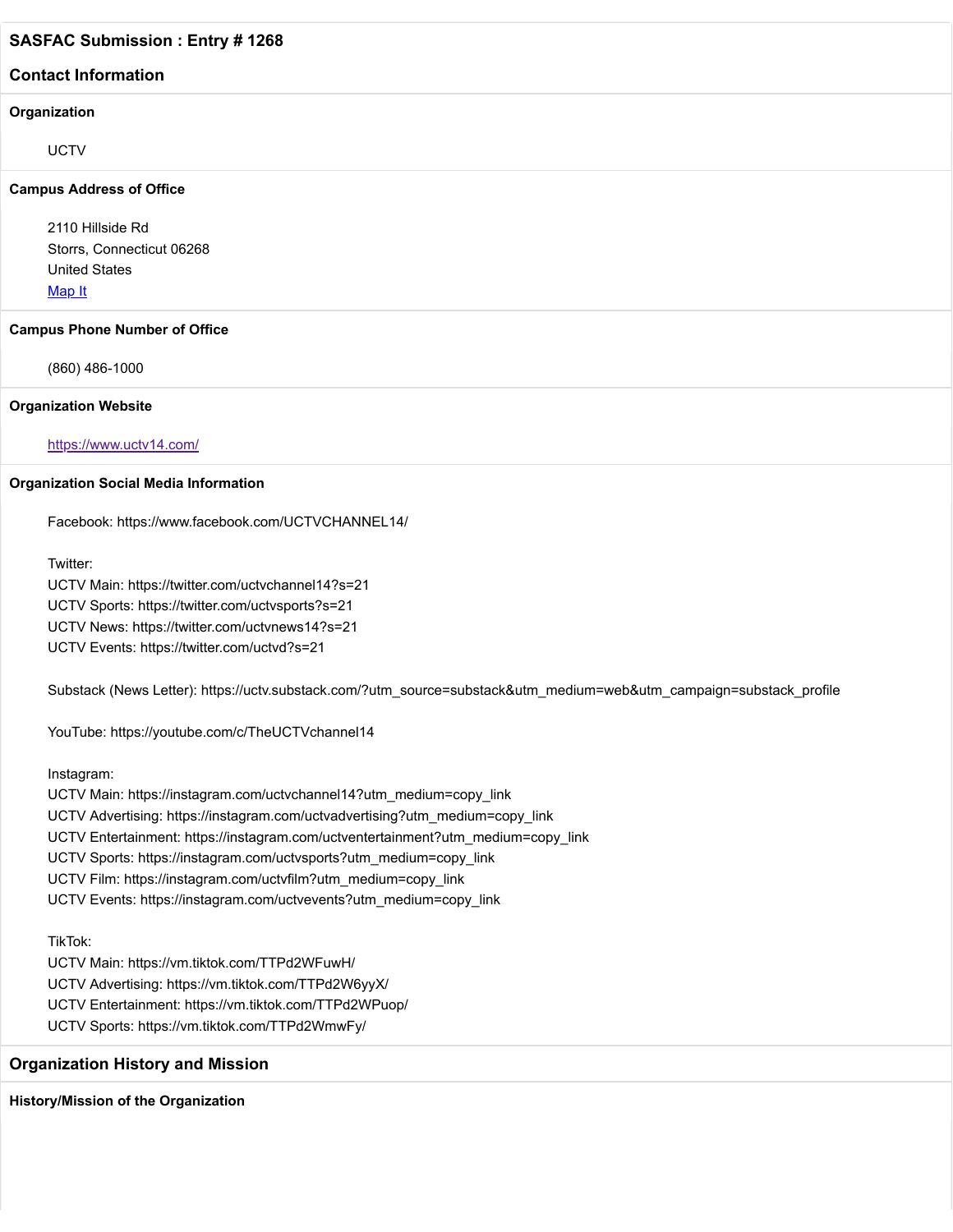History: UCTV was founded in 1991 to act as a University of Connecticut first student-run and student-funded television station in order to provide all students the opportunity, training, and facilities to produce and air television and video programming. From the start, UCTV has created content that is meant to be enjoyed by and informative to UConn's diverse undergraduate population. Overtime, this began to include video services for student groups on campus looking for coverage. UCTV today Has six content creating departments: Entertainment, News, Sports, Advertising, Events, and Film.

Mission Statement: UCTV serves as a source of news, event coverage, information, and entertainment for its constituents. UCTV provides learning opportunities to students interested in content production and traditional broadcasting through the creation of original student-made content and prepares them for future endeavors in the media industry.

#### **Revenue**

#### **Is your Organization seeking a fee increase?**

No

#### **Does your Organization receive income from any source other than student fees?**

Yes

**From where does your Organization receive non-student fee income? Explain any current or anticipated changes in those income amounts in the current year or upcoming two years.**

UCTV receives non-student fee income through our Advertising and Events Departments. Advertising creates advertisements for undergraduate student organizations, faculty/ administrative departments, and local businesses along with edited reels of on-campus events. Events films or livestreams whole events for both undergraduate student organizations, faculty/ administrative departments, and local businesses. All undergraduate student organizational content is produced at no cost to the group. We anticipate an increase in this revenue in future years as COVID was a deterrent from filming events in general. However UCTV prioritizes filming undergraduate student groups for which we do not receive revenue.

#### **Organization Structure and Payroll**

### **Organizational Chart and Supplemental Excel Sheet**

### [UCTV-Org-Chart-\\_-Excel-Supplemental-SASFAC-FY22.pdf](https://trusteeorgsupport.uconn.edu/index.php?gf-download=2022%2F02%2FUCTV-Org-Chart-_-Excel-Supplemental-SASFAC-FY22.pdf&form-id=18&field-id=13&hash=d66353f1a73965c9dd9b3543bbf8b00d1a4ad0bf2f20a2465c10042023b9576d)

#### **Does your Organization pay any elected or appointed student leaders?**

### Yes

**Elected Student Officers: What is the history and rationale for paying each position?**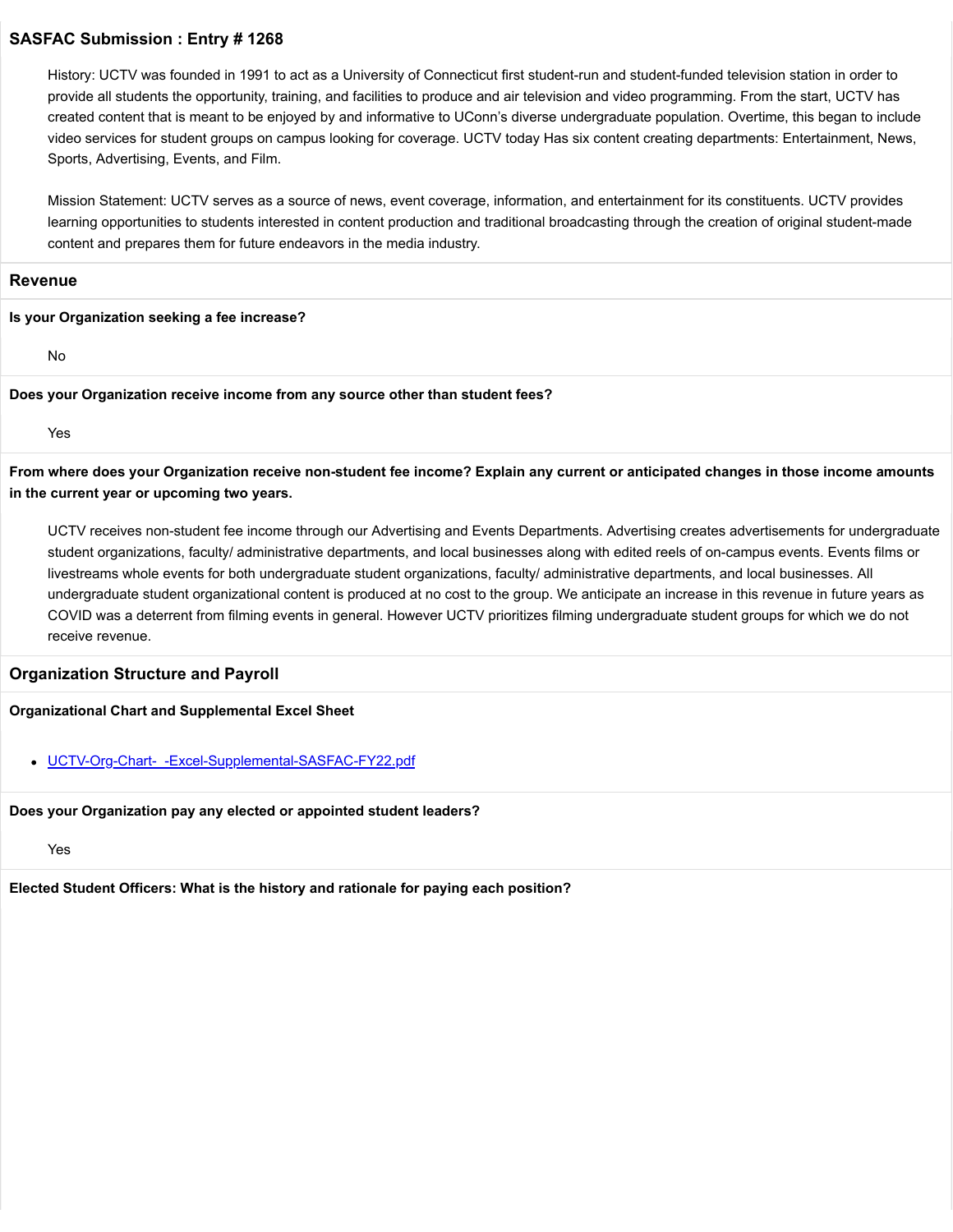Chief Executive Officer - Student (\$14.40/hour)

The Chief Executive Officer shall be responsible for overseeing the day-to-day progress, operations, and governance of all UCTV officers, employees, non-student staff and departments.

Chief Financial Officer - Student (\$14.40/hour)

The Chief Financial Officer shall be responsible for overseeing all finance records, expenditures, revenue, inventory, payroll, and annual reviews in accordance with the University Of Connecticut Department Of Student Activities' operating guidelines, policies, and procedures for trustee accounts.

Chief Diversity Officer - Student (\$14.40/hour)

The Chief Diversity Officer shall be responsible for upholding the diversity and inclusion principles within the UCTV mission statement through Uplift, an internal resource group for students to create content surrounding diversity, inclusion, and equity issues, and to better equip marginalized populations for opportunities within the media and entertainment industry. In addition, the Chief Diversity Officer is the main point of contact for any human relation conflicts, and is responsible for facilitating diversity and inclusion training to the Board of Officers each semester. Chief Operations Officer - Student (\$14.40/hour)

The Chief Operations Officer shall be responsible for the maintenance and management of all UCTV equipment and provide advanced technical assistance to members.

Chief Marketing Officer - Student (\$14.40/hour)

The Marketing Manager shall be responsible for the events, merchandise, social media, and any other digital marketing necessary to promote the organization for constituents.

Sports Director - Student (\$14.40/hour)

Manage the Sports department, which creates sports broadcast content on sporting events relevant to the interests of the University of Connecticut student body.

News Director - Student (\$14.40/hour)

Manage the News department, which creates news programming relevant to the interests of the University of Connecticut student body. Advertising Director - Student (\$14.40/hour)

Manage the Advertisement department, which creates short reels highlighting on-campus events and short advertisements for student organizations for free and for local businesses and faculty departments at a discounted rate.

Events Director - Student (\$14.40/hour)

Manage the Events department, who livestreams and records student and faculty events relevant to the interest of the University of Connecticut student body in its entirety.

Entertainment Director - Student (\$14.40/hour)

Manage the Entertainment department, which creates short-form entertainment programming which is relevant to the interest of the University of Connecticut student body.

Film Director - Student (\$14.40/hour)

Manage the Film department, which creates short or feature length films relevant to the interest of the University of Connecticut student body.

**Appointed (hired) Student postions: What is the history and rationale for paying each position?**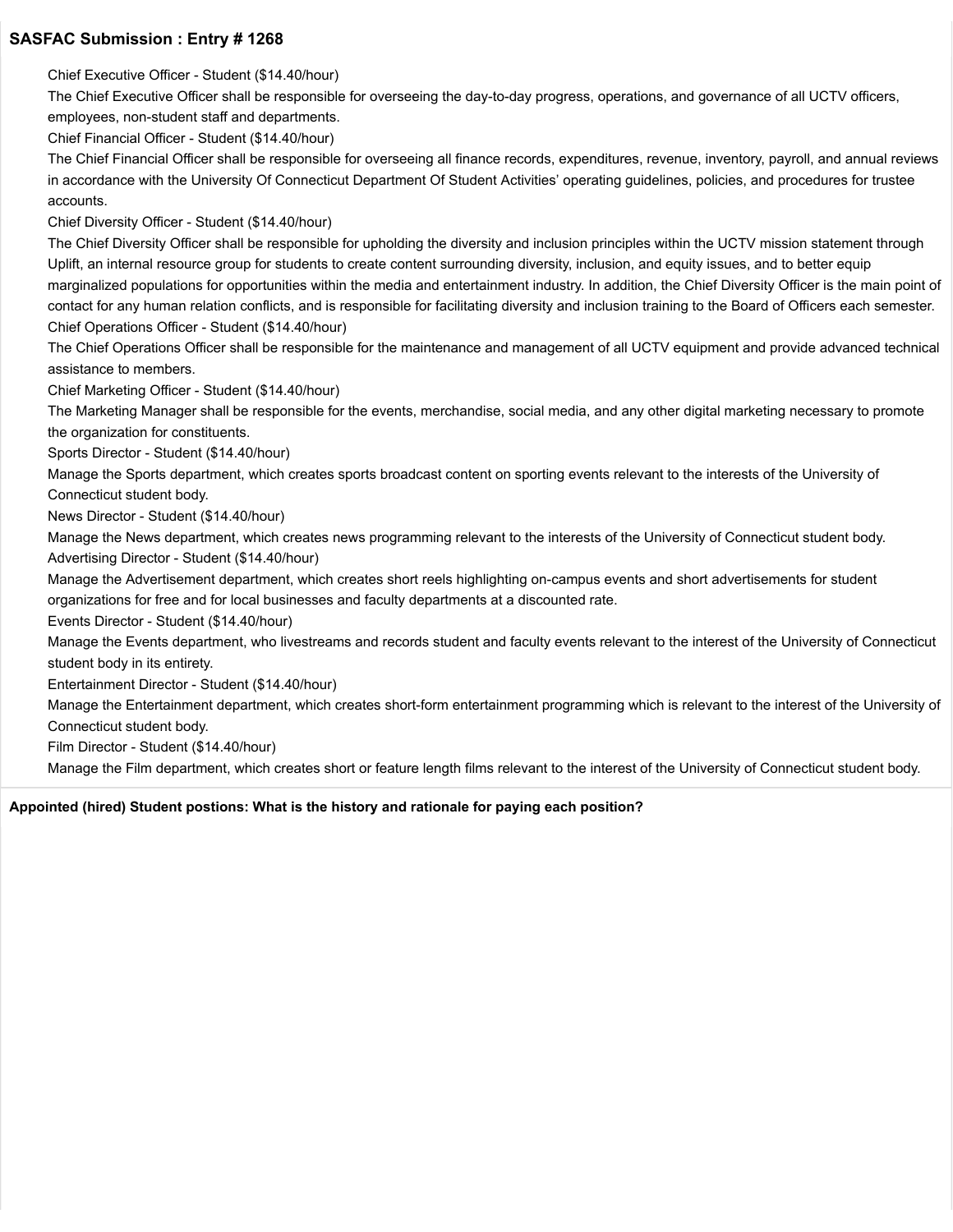VP of Internal Services - Student (\$13.15/hour) Assistant to the Chief Financial Officer, they are responsible for completing Reimbursement Requests and Payroll Authorization forms and properly submitting to University of Connecticut Trustee Student Organization Services in addition to other duties as assigned. VP of Purchasing - Student (\$13.15/hour) Assistant to the Chief Financial Officer, they are responsible for completing Purchase Request and Purchase Order forms and properly submitting to University of Connecticut Trustee Student Organization Services in addition to other duties as assigned. VP of Equipment - Student (\$13.15/hour) Assistant to the Chief Operations Officer, they are responsible for handling purchasing and tagging of new equipment, managing repairs, helping coordinate necessary studio renovations, and other duties as assigned. VP of Training - Student (\$13.15/hour) Assistant to the Chief Operations Officer, they are required to conduct member training on UCTV software, hardware, and complete other duties as assigned. VP of Maintenance - Student (\$13.15/hour) Assistant to the Chief Operations Officer, they are responsible for maintaining UCTV's COVID-19 cleaning and sanitation procedures for equipment and office areas, organizing equipment, and other duties as assigned. VP of Administration - Student (\$13.15/hour) Assistant to the Chief Executive Officer, their duties include taking minutes for Board and Executive Board meetings, posting those minutes, and other tasks as assigned. VP of Programming - Student (\$13.15/hour) Assistant to the Chief Marketing Officer, their job is to oversee teams of event volunteers to plan UCTV events for members and external students and other tasks as assigned. VP of Data Analytics - Student (\$13.15/hour) Assistant to the Chief Marketing Officer, they are required to monitor the social media and website while also creating any video elements needed for advertisement purposes.

VP of Design - Student (\$13.15/hour)

Assistant to the Chief Marketing Officer, they are required to create all necessary graphics or animations for UCTV advertisement purposes and other tasks as assigned.

VP of Digital Media - Student (\$13.15/hour)

Assistant to the Chief Marketing Officer, they create any digital video assets and records events. Also streaming updated UCTV content, ensure content have Closed Captioning (where applicable), and other tasks as assigned

VP of Human Resources - Student (\$13.15/hour)

Assistant to the Chief Diversity Officer, tasked with assisting the management of UCTV Uplift, and connecting with UCTV's alumni.

Advertising Content Creator - Student (\$13.00/hour)

Advertising Content Creators are responsible for filming and editing videos for clients and student organizations.

Events Content Creator - Student (\$13.00/hour)

Events Content Creators will film and edit assigned events. They are responsible for checking out equipment, setting up equipment, filming, uploading footage, and editing in a timely manner. Events should be posted within a week unless specified by the Events Director.

#### **Does your Organization pay any non-student staff?**

#### Yes

#### **What is the history and rationale for paying each non-student staff position?**

Financial Assistant 1

Shared with other Tier 3 organizations and assists with financial matters, we began compensating her because we where asked to by TSOS. We needed additional support and this model was suggested then voted on by the board,

Program Coordinator (\$30.22/ hour, fringe benefits \$23.97/ hour)

Shared with WHUS through an MOU he serves as an Engineering and Operations Advisor to UCTV.

## **Activity Participation**

**Who is eligible to participate in your activities?**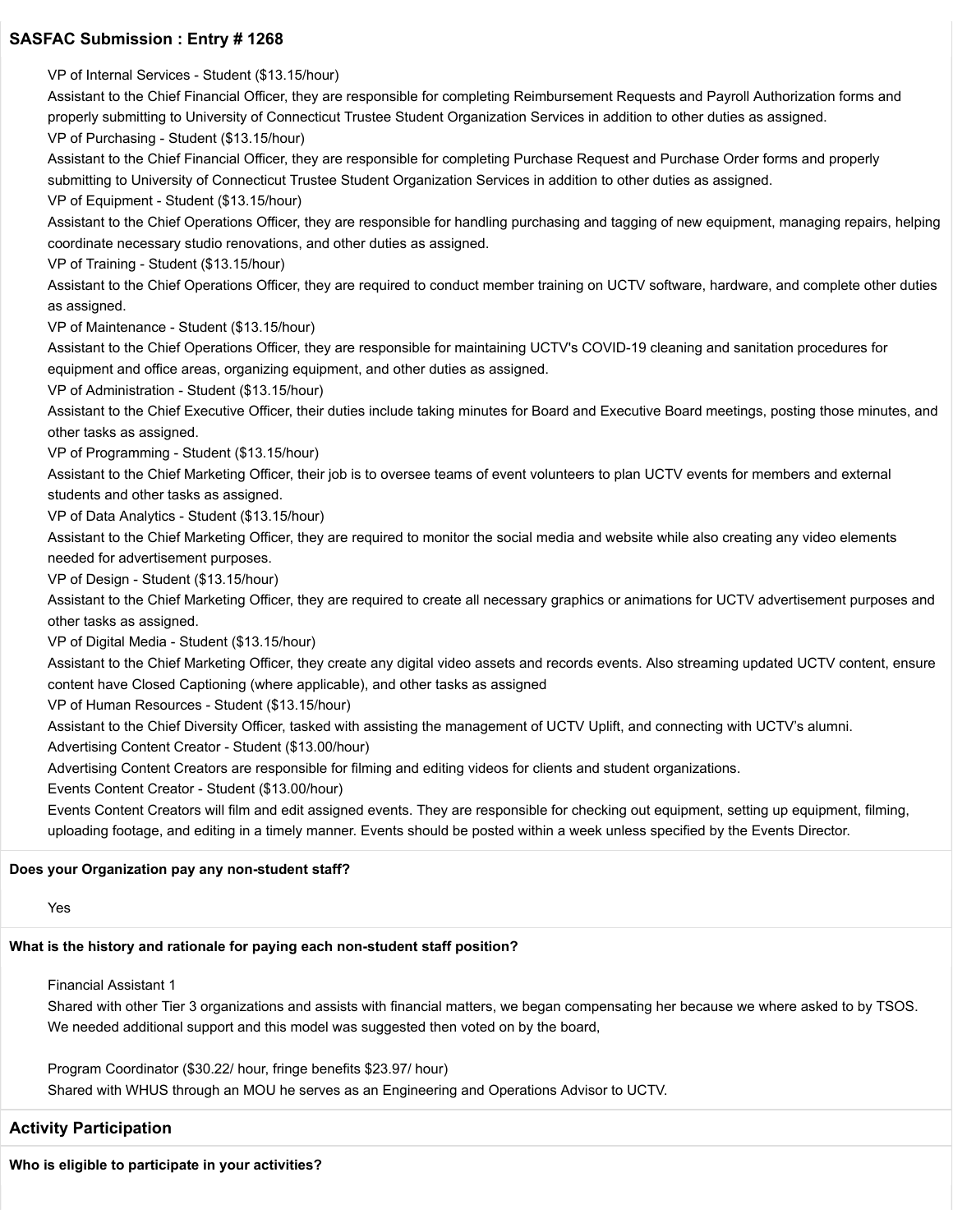Undergraduate students of a specific campus

#### **Please describe how students (number and/or percentage) utilize your services and/or participate in your activities?**

UCTV strives to provide services for each and every student, faculty and staff member at the University of Connecticut. We also are committed to providing services to any of the local businesses in the greater Storrs/Mansfield area who wish to utilize our expertise. Breaking it down to the numbers UCTV currently has 121 members within the organization ~85 % of which actively participate on a weekly basis even through the pandemic. We currently have a working relationship within the journalism department and the communications department, we are looking to expand our relationship with various departments on campus. We make our content accessible to anyone who wishes to view it but gear it towards undergraduate students attending the Storrs campus of the University of Connecticut.

#### **Please upload your Organization's Quickbooks Profit & Loss Report Standard Last Fiscal Year (FY 21)**

[UCTV-Quickbooks-P\\_L-FY21-SASFAC-FY22.pdf](https://trusteeorgsupport.uconn.edu/index.php?gf-download=2022%2F02%2FUCTV-Quickbooks-P_L-FY21-SASFAC-FY22.pdf&form-id=18&field-id=62&hash=613c02b5ef03973b6e9fb37147fecd30eb15a66b9838b51a9f88af1a11b50ace)

#### **Please upload your Organization's FY 22 Budget**

• [UCTV-Operating-Budget-FY22-SASFAC-FY22.pdf](https://trusteeorgsupport.uconn.edu/index.php?gf-download=2022%2F02%2FUCTV-Operating-Budget-FY22-SASFAC-FY22.pdf&form-id=18&field-id=65&hash=b6a2eeda69f8715d89d0a0aa961fe2ffd4c3373567998786ef3de952d20deb49)

#### **Please upload your Organization's Quickbooks Profit & Loss Report Standard Last Fiscal Quarter (FY 22 July 1-Sept 30)**

[UCTV-Quickbooks-P\\_L-FY22-Q1-\\_-Q2-SASFAC-FY22.pdf](https://trusteeorgsupport.uconn.edu/index.php?gf-download=2022%2F02%2FUCTV-Quickbooks-P_L-FY22-Q1-_-Q2-SASFAC-FY22.pdf&form-id=18&field-id=64&hash=c38c05ef485858d86893606186b2d9ff61d718dac5fea9dd95cebdb5f6fec1fd)

#### **Expenditures**

#### **Briefly describe the programs and services you provide for your constituents that serve as the primary focus of your Organization.**

As a Tier III Org, UCTV strives to spend its funds mainly for the benefit of its constituents. In addition to creating high-quality, informative, and entertaining content, UCTV creates opportunities for UConn students to learn, grow, and achieve. UCTV funding supports student staffing for our Events, Advertising and News services, which utilize video to connect UConn students to campus events, student organizations, breaking news, and UConn's diverse communities via high-quality and engaging event coverage. All of which has seen a drastic impact due to the COVID-19 pandemic. Even with the pandemic our funds still include live video services that can broadcast UConn events for constituents in real time. Funds support student employees who support day-to-day operations of UCTV and student employees who demonstrate ability to produce content that benefit constituents (e.g. promotional videos for student organizations, event coverage, etc.). UCTV funds are also spent to purchase professional video equipment to maximize the quality of the content that we broadcast to constituents. This also allows any constituent interested in videography the opportunity to learn new skills and create quality content. Additional funds are spent on travel, which delivers constituents access to in-depth coverage of UConn's athletic presence and campus news across the nation.

#### **What are the top 3 expenditure categories for your Organization?**

- 609- Subscriptions
- 624- Travel
- 625- Equipment/Durable Goods

**Please explain significant changes in the operating budget (spending plan) for this fiscal year starting 7/1/21 when compared to the previous years budget. What are the short-term goals for the organization?**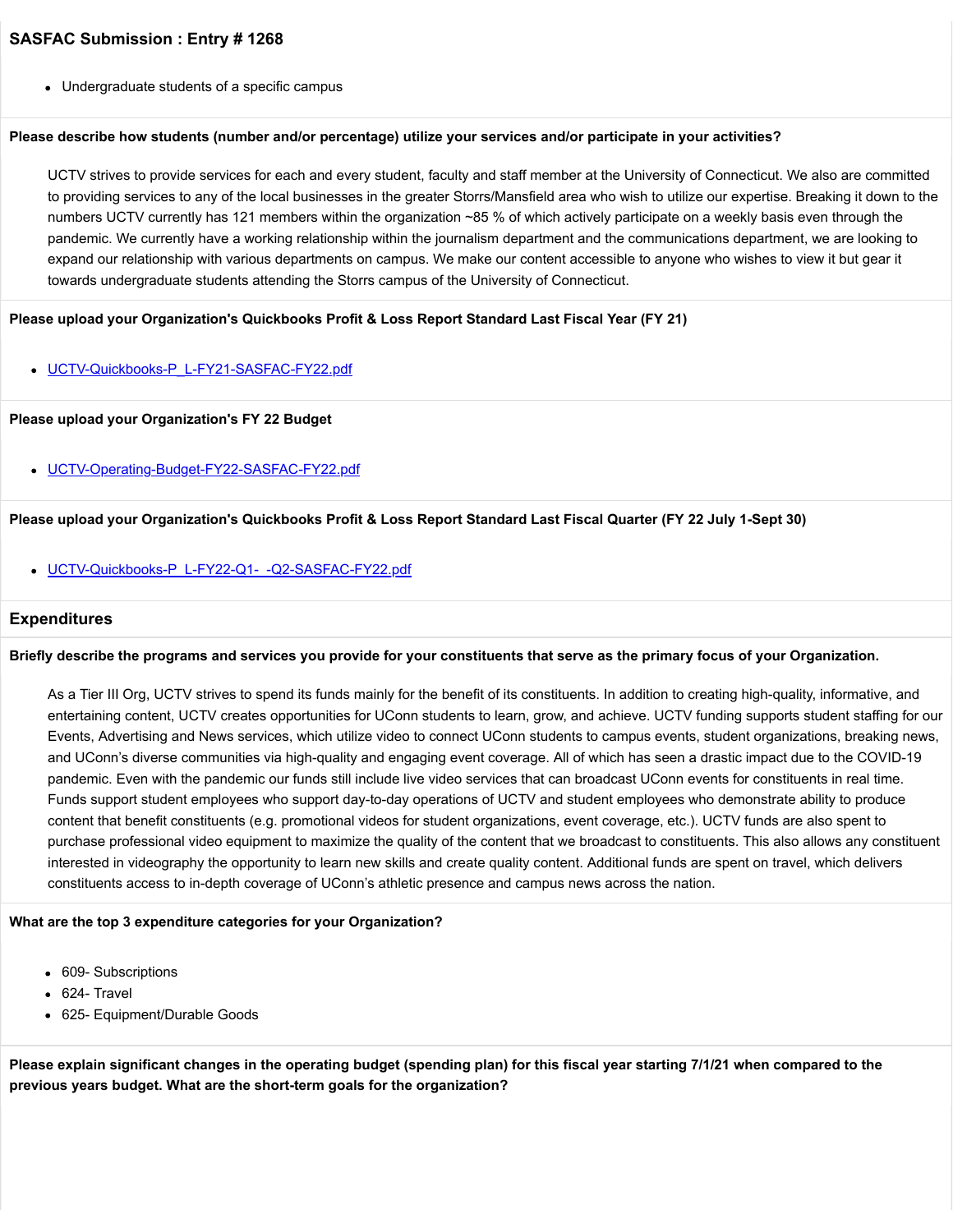The main changes in our operating budget/ spending plan was an increase to travel as COVID restrictions have lessened and we look to provide content through travel to sports games. Non-student wages increased as we rehired Jason McMullan, our Program Coordinator, to aid with broadcast and control room operations, and added Erika Zuniga, our Financial Assistant, to aid with financial expenditures with TSOS. We decreased our expected equipment costs at first as we had hoped to not make many equipment biased purchases this year, but we re-increased it as we discussed necessary broadcast equipment we were lacking.

#### **What (if any) are the timing anomalies with regard to the reported income/expenditures?**

Due to COVID our payroll was much lower than it would be in a non-COVID year.

### **Fund Balance**

**If your Organization should carry over funds from one year to the next, what is the ideal (minimum) level of that fund balance and what is the justification for that amount?**

Our plan for our minimum Fund Balance at the time of this presentation is to mountain about \$50,000. We have come to this conclusion because we feel as if it is best to keep enough to repair or replace any essential equipment. Our current fund balance is much higher due to COVID-19 along with our anticipated broadcast equipment purchase.

### **If your organization is carrying a fund balance above the ideal/minimum level - what planned expenditures are budgeted (in which upcoming fiscal year)with the intention to bring down the fund balance to ideal levels?**

Broadcast Equipment, Payroll, and various contractual services.

#### **Projections and Future**

**Please upload your Organization's FY 23 and FY 24 Budget Projections**

#### [UCTV-Budget-Projection-Form-FY23-FY24-SASFAC-FY21.pdf](https://trusteeorgsupport.uconn.edu/index.php?gf-download=2022%2F02%2FUCTV-Budget-Projection-Form-FY23-FY24-SASFAC-FY21.pdf&form-id=18&field-id=63&hash=80208a6c457c14d625384e0508496b42b40e07952924f7c59b2d475ec8fb5ad1)

#### **What are your Organizational priorities that are reflected in your projected budgets for the next two fiscal years?**

We are looking to spend all of the money we accumulated during COVID, through updating our broadcast equipment and returning our payroll to projected levels. We also hope to engage in contractual services with the intention of creating content and providing opportunities for students on campus to learn about media operations specifically through a broadcast television lenses. Further we are considering the potential benefit of bringing a fulltime staff member to UCTV in 2 or more years from now.

#### **Date the Organization will be holding (or already held) a public budget forum:**

09/28/2021

### **Have you received TSOS comments and had an opportunity to amend or edit your submission?**

Yes

#### **Date that TSOS comments were recieved**

02/10/2022

### **Date of formal Organization Budget vote**

02/15/2022

**Please upload a copy of your meeting minutes reflecting an affirmative SASFAC vote.**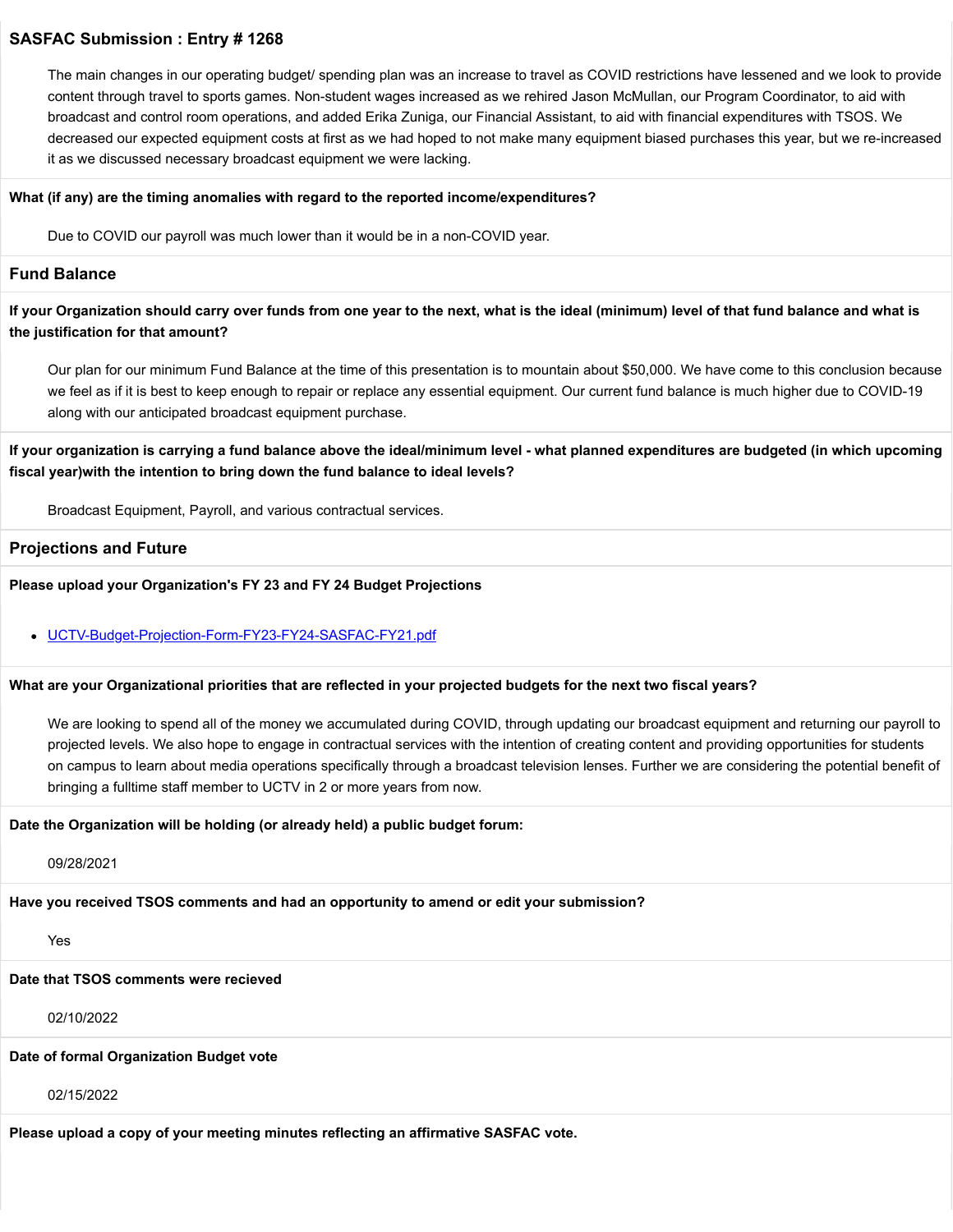• [2\\_15-UCTV-Board-Meeting-Minutes.pdf](https://trusteeorgsupport.uconn.edu/index.php?gf-download=2022%2F02%2F2_15-UCTV-Board-Meeting-Minutes.pdf&form-id=18&field-id=57&hash=e8055855440f12a894537341a61518e2bad7382ec890b60f434b6a74a0cbdb2a)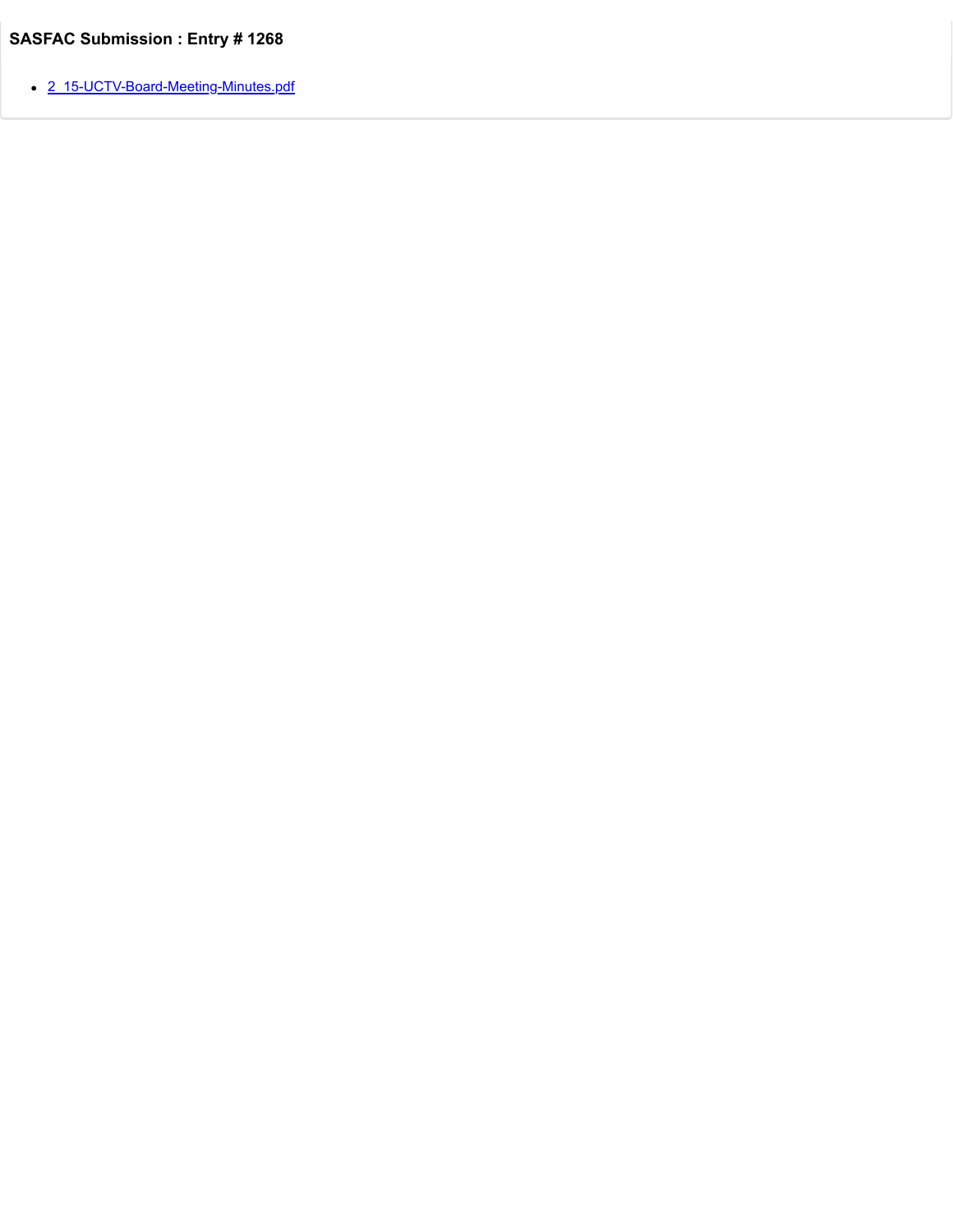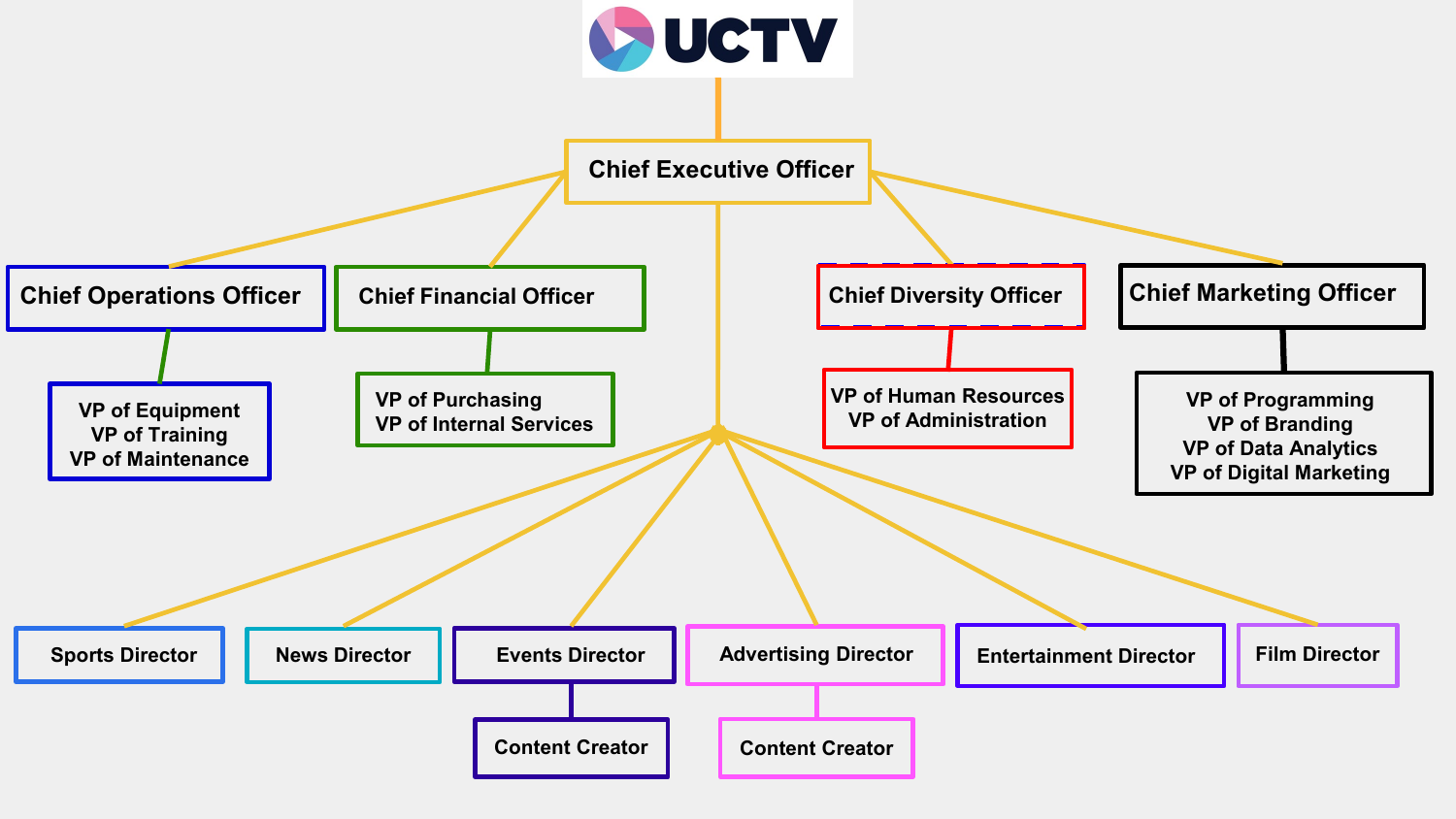|                                     |                | SOLID Equivalent Authorized Signer? | <b>Time Approver?</b> | Paid? | \$/hr    | <b>Authorized to Work?</b> |                      |           |                         |                        |                     |
|-------------------------------------|----------------|-------------------------------------|-----------------------|-------|----------|----------------------------|----------------------|-----------|-------------------------|------------------------|---------------------|
| <b>Position/Title</b>               |                |                                     |                       |       |          | <b>Summer Break</b>        | <b>Fall Semester</b> |           | Fall Break Winter Break | <b>Spring Semester</b> | <b>Spring Break</b> |
| <b>Chief Executive Officer</b>      | President      | Yes                                 | Yes                   | Yes   | 14.4 Yes |                            | Yes                  | Yes       | Yes                     | Yes                    | Yes                 |
| <b>Chief Diversity Officer</b>      | Vice President | Yes                                 | Yes                   | Yes   | 14.4 Yes |                            | Yes                  | Yes       | Yes                     | Yes                    | Yes                 |
| Chief Financal Officer              | Treasurer      | Yes                                 | Yes                   | Yes   | 14.4 Yes |                            | Yes                  | Yes       | Yes                     | Yes                    | Yes                 |
| <b>Chief Operations Officer</b>     | Secretary      | Yes                                 | Yes                   | Yes   | 14.4     | Yes                        | Yes                  | Yes       | Yes                     | Yes                    | Yes                 |
| <b>Chief Marketing Officer</b>      |                |                                     | Yes                   | Yes   | 14.4     | Yes                        | Yes                  | Yes       | Yes                     | Yes                    | Yes                 |
| <b>Sports Director</b>              |                |                                     | No                    | Yes   | 14.4     | Yes                        | Yes                  | Yes       | Yes                     | Yes                    | Yes                 |
| <b>News Director</b>                |                |                                     | No                    | Yes   | 14.4     | Yes                        | Yes                  | Yes       | Yes                     | Yes                    | Yes                 |
| <b>Events Director</b>              |                |                                     | Yes                   | Yes   | 14.4 Yes |                            | Yes                  | Yes       | Yes                     | Yes                    | Yes                 |
| <b>Advertisment Director</b>        |                |                                     | Yes                   | Yes   | 14.4     | Yes                        | Yes                  | Yes       | Yes                     | Yes                    | Yes                 |
| <b>Entertainiment Director</b>      |                |                                     | No                    | Yes   | 14.4 Yes |                            | Yes                  | Yes       | Yes                     | Yes                    | Yes                 |
| <b>Film Director</b>                |                |                                     | No                    | Yes   | 14.4 No  |                            | Yes                  | Yes       | Yes                     | Yes                    | Yes                 |
| <b>VP</b> of Internal Services      |                |                                     | No                    | Yes   | 13.15 No |                            | Yes                  | No        | <b>No</b>               | Yes                    | No                  |
| <b>VP</b> of Purchasing             |                |                                     | <b>No</b>             | Yes   | 13.15 No |                            | Yes                  | No        | <b>No</b>               | Yes                    | No                  |
| VP of Equipment                     |                |                                     | No                    | Yes   | 13.15 No |                            | Yes                  | <b>No</b> | <b>No</b>               | Yes                    | <b>No</b>           |
| <b>VP of Training</b>               |                |                                     | No                    | Yes   | 13.15 No |                            | Yes                  | No        | No                      | Yes                    | No                  |
| VP of Maintenance                   |                |                                     | <b>No</b>             | Yes   | 13.15 No |                            | Yes                  | No        | <b>No</b>               | Yes                    | <b>No</b>           |
| VP of Administration                |                |                                     | No                    | Yes   | 13.15 No |                            | Yes                  | No        | <b>No</b>               | Yes                    | No                  |
| VP of Programming                   |                |                                     | <b>No</b>             | Yes   | 13.15 No |                            | Yes                  | <b>No</b> | No                      | Yes                    | No                  |
| VP of Data Analytics                |                |                                     | <b>No</b>             | Yes   | 13.15 No |                            | Yes                  | <b>No</b> | <b>No</b>               | Yes                    | <b>No</b>           |
| <b>VP</b> of Design                 |                |                                     | No                    | Yes   | 13.15 No |                            | Yes                  | No        | <b>No</b>               | Yes                    | No                  |
| VP of Digital Media                 |                |                                     | <b>No</b>             | Yes   | 13.15 No |                            | Yes                  | <b>No</b> | <b>No</b>               | Yes                    | <b>No</b>           |
| VP of Human Resources               |                |                                     | No                    | Yes   | 13.15 No |                            | Yes                  | <b>No</b> | <b>No</b>               | Yes                    | No                  |
| <b>Events Content Creator</b>       |                |                                     | <b>No</b>             | Yes   | $13$ No  |                            | Yes                  | <b>No</b> | <b>No</b>               | Yes                    | No                  |
| <b>Advertisment Content Creator</b> |                |                                     | <b>No</b>             | Yes   |          | $13$ No                    | Yes                  | No        | <b>No</b>               | Yes                    | <b>No</b>           |
| Member                              |                |                                     |                       |       |          |                            |                      |           |                         |                        |                     |
|                                     |                |                                     |                       |       |          |                            |                      |           |                         |                        |                     |
|                                     |                |                                     |                       |       |          |                            |                      |           |                         |                        |                     |
|                                     |                |                                     |                       |       |          |                            |                      |           |                         |                        |                     |
|                                     |                |                                     |                       |       |          |                            |                      |           |                         |                        |                     |
|                                     |                |                                     |                       |       |          |                            |                      |           |                         |                        |                     |
|                                     |                |                                     |                       |       |          |                            |                      |           |                         |                        |                     |
|                                     |                |                                     |                       |       |          |                            |                      |           |                         |                        |                     |
|                                     |                |                                     |                       |       |          |                            |                      |           |                         |                        |                     |
|                                     |                |                                     |                       |       |          |                            |                      |           |                         |                        |                     |
|                                     |                |                                     |                       |       |          |                            |                      |           |                         |                        |                     |
|                                     |                |                                     |                       |       |          |                            |                      |           |                         |                        |                     |
|                                     |                |                                     |                       |       |          |                            |                      |           |                         |                        |                     |
|                                     |                |                                     |                       |       |          |                            |                      |           |                         |                        |                     |
|                                     |                |                                     |                       |       |          |                            |                      |           |                         |                        |                     |
|                                     |                |                                     |                       |       |          |                            |                      |           |                         |                        |                     |
|                                     |                |                                     |                       |       |          |                            |                      |           |                         |                        |                     |
|                                     |                |                                     |                       |       |          |                            |                      |           |                         |                        |                     |
|                                     |                |                                     |                       |       |          |                            |                      |           |                         |                        |                     |
|                                     |                |                                     |                       |       |          |                            |                      |           |                         |                        |                     |
|                                     |                |                                     |                       |       |          |                            |                      |           |                         |                        |                     |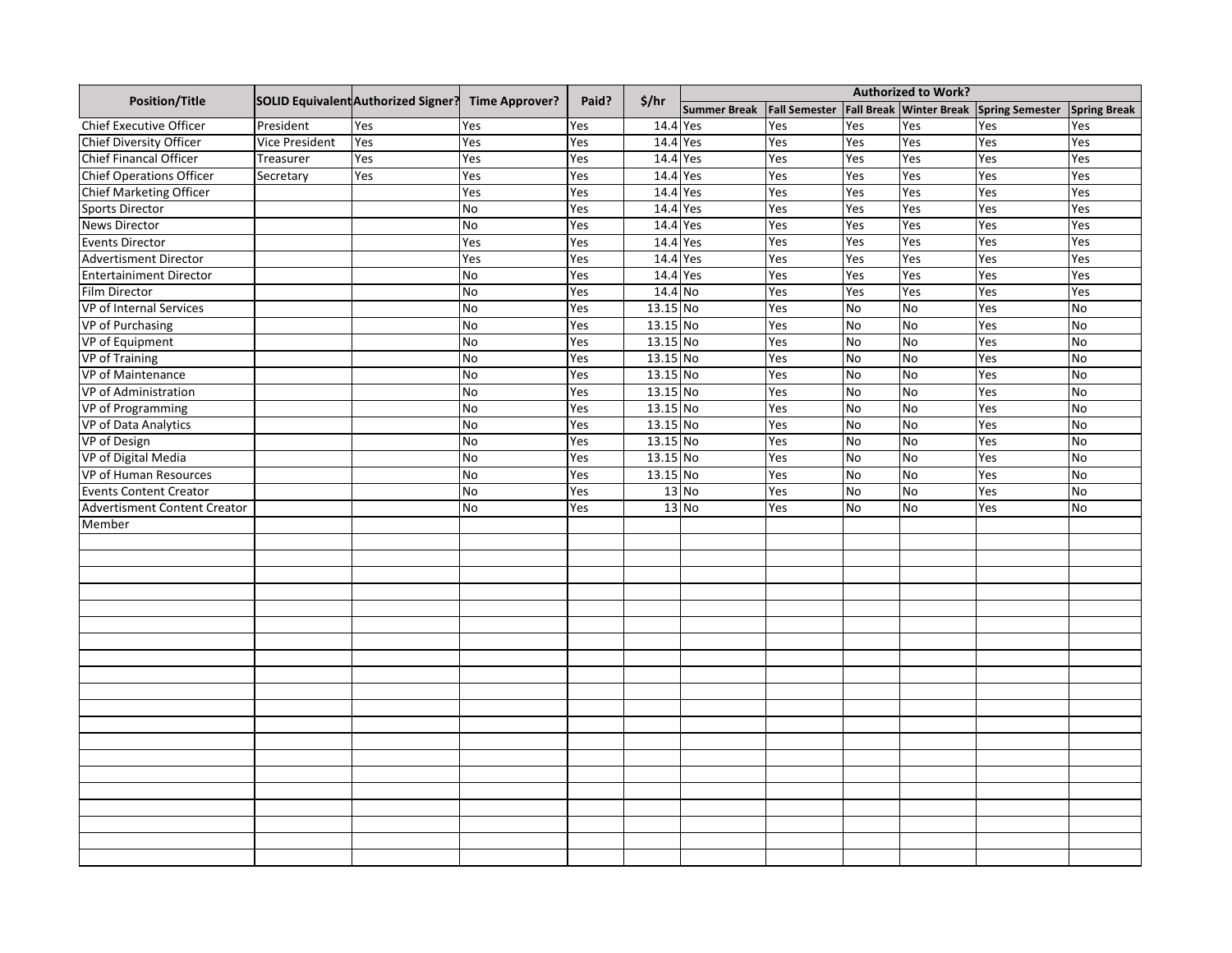## 7:19 PM UCTV  $\frac{0.2}{15/22}$  Profit & Loss Accrual Basis **Accrual Basis July 2020 through June 2021**

|                                                                                                                                                                                                                 | Jul '20 - Jun 21                                                                        |
|-----------------------------------------------------------------------------------------------------------------------------------------------------------------------------------------------------------------|-----------------------------------------------------------------------------------------|
| <b>Income</b><br>512 Adverstising Revenue<br>546 · Interest Revenue (Univ.)<br>547 · Student Fees                                                                                                               | $-200.00$<br>149.32<br>175,106.86                                                       |
| <b>Total Income</b>                                                                                                                                                                                             | 175,056.18                                                                              |
| <b>Expense</b><br>603 Gifts<br>605 · Postage/Shipping<br>607 · Promotional Items<br>608 REFRESHMENTS<br>608.1 Org Business Meal<br>608.2 · Events/Programs                                                      | 356.03<br>88.41<br>4,130.00<br>99.25<br>360.32                                          |
| <b>Total 608 REFRESHMENTS</b>                                                                                                                                                                                   | 459.57                                                                                  |
| 609 Subscriptions<br>610 SUPPLIES<br>610.1 Organization                                                                                                                                                         | 12,193.19<br>470.87                                                                     |
| Total 610 · SUPPLIES                                                                                                                                                                                            | 470.87                                                                                  |
| 611 · Telephone<br>612 Advertising<br>613 · Awards and Prizes<br><b>615 CONTRACTUAL SERVICES</b><br>615.2 · Events/Programs                                                                                     | 2,100.00<br>480.00<br>100.00<br>10,004.00                                               |
| <b>Total 615 CONTRACTUAL SERVICES</b>                                                                                                                                                                           | 10,004.00                                                                               |
| 624 Travel<br>625 · Equipment/Durable Goods<br>626 · Equipment--Capital<br>627 · Insurance<br>628 · Repairs and Maintenance<br>642 · Wages - Student<br>643 · Wages - Non-Student<br>644 · Wage Taxes - Student | 150.85<br>2,590.88<br>0.00<br>2,178.00<br>25,630.05<br>29,798.18<br>$-1,131.98$<br>8.32 |
| <b>Total Expense</b>                                                                                                                                                                                            | 89,606.37                                                                               |
| Net Income                                                                                                                                                                                                      | 85,449.81                                                                               |
|                                                                                                                                                                                                                 |                                                                                         |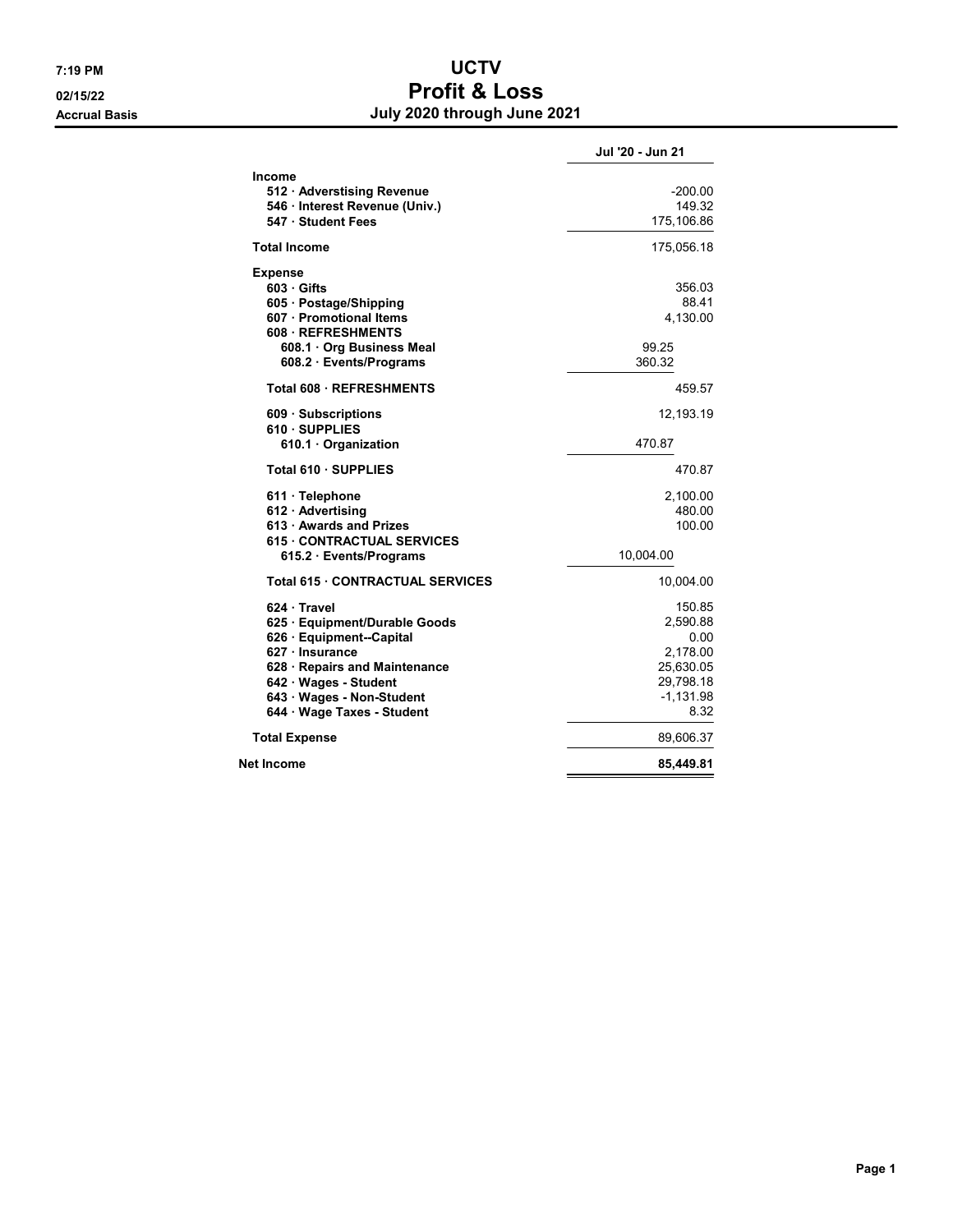

# **(\$ 165,022) Fund Balance to Start the Year**

|             | Code  | <b>Description</b>                                 | <b>Operating</b><br><b>Budget</b> |         |
|-------------|-------|----------------------------------------------------|-----------------------------------|---------|
|             |       | <b>Fund Balance Available for Operating Budget</b> |                                   | 165,022 |
| $\bf{R}$    | 512   | <b>Advertising</b>                                 | \$                                | 2,000   |
| E           | 546   | <b>Interest</b>                                    | $\boldsymbol{\mathsf{s}}$         | 10,000  |
| V           | 547   | <b>Student Fees</b>                                | $\overline{\mathbf{s}}$           | 180,000 |
|             |       | <b>Total Revenues</b>                              |                                   | 192,000 |
|             |       | <b>Total Anticipated Cash for Budget</b>           |                                   | 357,022 |
| E           | 602   | <b>Dues</b>                                        |                                   |         |
| $\mathbf x$ | 603   | <b>Gifts</b>                                       |                                   |         |
| р           | 604   | Photocopying                                       |                                   |         |
| e           | 605   | Postage                                            | $\boldsymbol{\mathsf{s}}$         | 50      |
| n           | 606   | Printing                                           | $\overline{\mathbf{S}}$           | 1,000   |
|             | 607   | <b>Promotional Items</b>                           | $\overline{\mathbf{S}}$           | 4,000   |
|             | 608.1 | <b>Refreshments - Organization</b>                 | $\overline{\mathbf{S}}$           | 2,000   |
|             | 608.2 | <b>Refreshments - Events/Programs</b>              | \$                                | 2,000   |
|             | 609   | <b>Subscriptions</b>                               | $\overline{\mathbf{S}}$           | 8,000   |
|             | 610.1 | <b>Supplies - Organization</b>                     | $\overline{\mathbf{S}}$           | 2,000   |
| S           | 610.2 | <b>Supplies - Events/Programs</b>                  | $\overline{\mathbf{S}}$           | 2,000   |
|             | 611   | <b>Telephone</b>                                   | \$                                | 2,500   |
|             | 612   | Advertising                                        | $\mathbf{s}$                      | 1,000   |
|             | 613   | <b>Awards and Prizes</b>                           |                                   |         |
|             | 615.1 | <b>Contractual Services - Organization</b>         | $\boldsymbol{\mathsf{S}}$         | 2,500   |
|             | 615.2 | <b>Contractual Services - Events/Programs</b>      | $\overline{\mathbf{s}}$           | 25,000  |
|             | 617.1 | <b>Cost of Food Sold</b>                           |                                   |         |
|             | 617.2 | <b>Cost of Merchandise Sold</b>                    |                                   |         |
|             | 617.3 | <b>Cost of Participation</b>                       |                                   |         |
|             | 617.4 | <b>Cost of Services Sold</b>                       |                                   |         |
|             | 622.1 | <b>Registration Fees</b>                           | $\boldsymbol{s}$                  | 2,000   |
|             | 622.2 | <b>Entry Fees</b>                                  |                                   |         |
|             | 623   | Rental                                             | $\boldsymbol{\mathsf{s}}$         | 3,000   |
|             | 624   | <b>Travel</b>                                      | $\boldsymbol{s}$                  | 30,000  |
|             | 625   | <b>Equipment/Durable Goods</b>                     | $\overline{\mathbf{S}}$           | 10,000  |
|             | 626   | <b>Equipment - Capital</b>                         | \$                                | 5,000   |
|             | 627   | <b>Insurance</b>                                   | \$                                | 2,250   |
|             | 628   | <b>Repairs and Maintenance</b>                     | $\overline{\mathbf{S}}$           | 500     |
|             | 642   | <b>Wages - Student</b>                             | $\boldsymbol{\mathsf{S}}$         | 110,000 |
|             | 643   | <b>Wages - Non-Student</b>                         | $\sqrt{\frac{1}{2}}$              | 22,000  |
|             | 644   | <b>Wage Taxes - Student</b>                        |                                   |         |
|             | 645   | <b>Wage Taxes - Non-Student</b>                    | $\overline{\mathbf{S}}$           | 6,500   |
|             |       | <b>Total Expenditures</b>                          |                                   | 243,300 |
|             |       | <b>Fund Balance Planned for End of Year</b>        |                                   | 113,722 |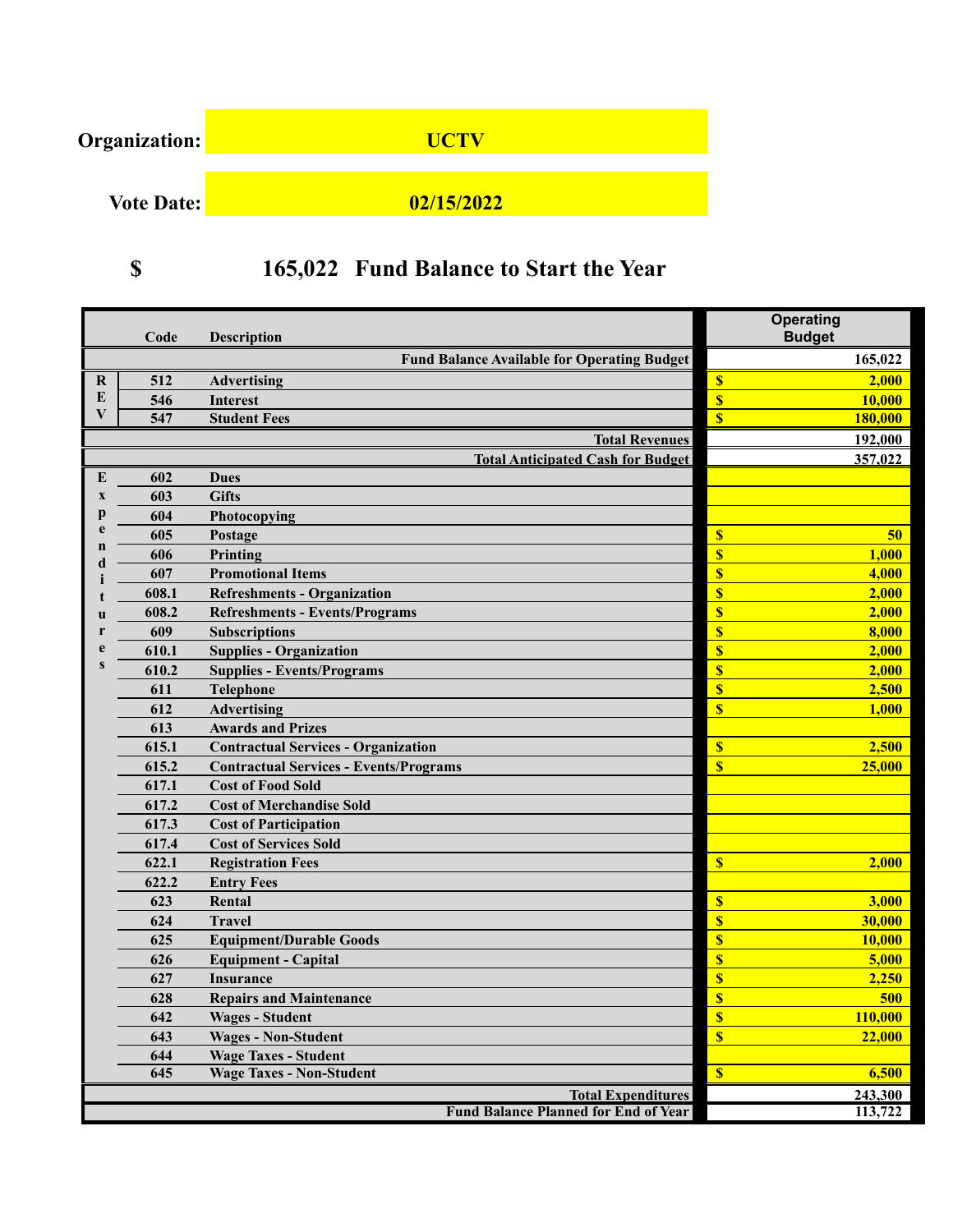## 7:18 PM UCTV 02/15/22 Profit & Loss Accrual Basis **Accrual Basis Accrual Basis Accrual Basis Accrual Basis Accrual Basis Accrual Basis Accrual Basis Accrual Basis Accrual Basis Accrual Basis Accrual Basis Accretised Accretised Accretise**

|                                | Jun - Dec 21 |
|--------------------------------|--------------|
| <b>Income</b>                  |              |
| 516 Co-Sponsorships            | 147.50       |
| 546 · Interest Revenue (Univ.) | 149.32       |
| 547 Student Fees               | 103,245.08   |
| <b>Total Income</b>            | 103,541.90   |
| <b>Expense</b>                 |              |
| $603$ Gifts                    | 356.03       |
| 611 · Telephone                | 525.00       |
| $627 \cdot$ Insurance          | $-429.00$    |
| 642 Wages - Student            | 1,123.90     |
| <b>Total Expense</b>           | 1,575.93     |
| Net Income                     | 101,965.97   |
|                                |              |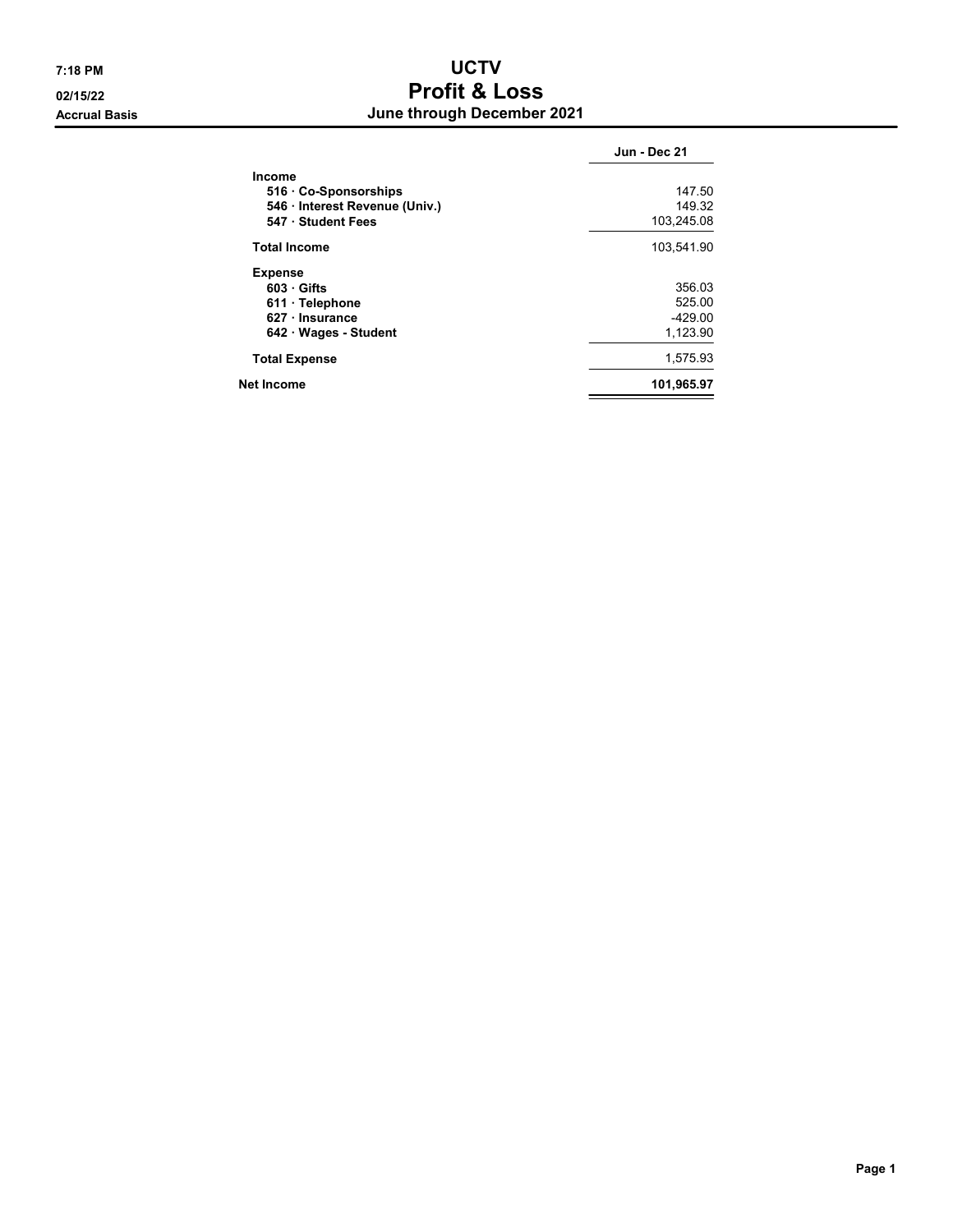| <b>University of Connecticut</b><br><b>Student Activity and Service Fee Advisory Committee</b> |              |                                                                                             | Organization: UCTV<br><b>Contact Person:</b> Luis Toscano<br>Phone: 860-486-1000 |                       |  |  |
|------------------------------------------------------------------------------------------------|--------------|---------------------------------------------------------------------------------------------|----------------------------------------------------------------------------------|-----------------------|--|--|
|                                                                                                |              | Activity Fee Budget Update & Projection Form - Fiscal Year 2021-2024                        |                                                                                  |                       |  |  |
|                                                                                                |              |                                                                                             | FY23 Updated                                                                     | <b>FY24 Projected</b> |  |  |
| R                                                                                              |              | Code Description                                                                            | <b>Projected Amount</b>                                                          | Amount                |  |  |
| e                                                                                              | 501.1        | <b>General Donations</b>                                                                    |                                                                                  |                       |  |  |
| V<br>e                                                                                         | 501.2        | <b>Foundation Donations</b>                                                                 |                                                                                  |                       |  |  |
| n                                                                                              | 501.3<br>502 | <b>Benefit Fundraiser Donations</b><br><b>Dues</b>                                          |                                                                                  |                       |  |  |
| u<br>e                                                                                         | 512          | <b>Advertising</b>                                                                          | 500                                                                              | 500                   |  |  |
| S                                                                                              | 513          | <b>Awards and Prizes</b>                                                                    |                                                                                  |                       |  |  |
|                                                                                                | 514          | <b>Vendor Commissions</b>                                                                   |                                                                                  |                       |  |  |
|                                                                                                | 515          | <b>Contractual Services</b>                                                                 |                                                                                  |                       |  |  |
|                                                                                                | 516          | Co-Sponsorship                                                                              |                                                                                  |                       |  |  |
|                                                                                                | 520.1        | <b>Admissions Sales</b>                                                                     |                                                                                  |                       |  |  |
|                                                                                                | 520.2        | <b>Food Sales</b>                                                                           |                                                                                  |                       |  |  |
|                                                                                                | 520.3        | <b>Merchandise Sales</b>                                                                    |                                                                                  |                       |  |  |
|                                                                                                | 520.4        | <b>Participation Sales</b>                                                                  |                                                                                  |                       |  |  |
|                                                                                                | 520.5        | <b>Services Sales</b>                                                                       |                                                                                  |                       |  |  |
|                                                                                                | 522          | <b>Registration/Entry Fees</b>                                                              |                                                                                  |                       |  |  |
|                                                                                                | 523          | Rental                                                                                      |                                                                                  |                       |  |  |
|                                                                                                | 524          | Travel                                                                                      |                                                                                  |                       |  |  |
|                                                                                                | 530          | <b>Penalties and Fines</b>                                                                  |                                                                                  |                       |  |  |
|                                                                                                | 531<br>533   | <b>Miscellaneous Revenue</b><br><b>Change Fund Returns</b>                                  |                                                                                  |                       |  |  |
|                                                                                                | 540          | <b>Business Taxes</b>                                                                       |                                                                                  |                       |  |  |
|                                                                                                | 546          | Interest                                                                                    |                                                                                  |                       |  |  |
|                                                                                                | 547          | <b>Student Fees</b>                                                                         | 180,000                                                                          | 180,000               |  |  |
|                                                                                                |              | <b>Total Revenues</b>                                                                       | 180,500                                                                          | 180,500               |  |  |
| E                                                                                              | 601          | <b>Donations</b>                                                                            |                                                                                  |                       |  |  |
| X                                                                                              | 602          | Dues                                                                                        |                                                                                  |                       |  |  |
| p<br>e                                                                                         | 603          | <b>Gifts</b>                                                                                |                                                                                  |                       |  |  |
| n                                                                                              | 604          | Photocopying                                                                                |                                                                                  |                       |  |  |
| d<br>i                                                                                         | 605          | Postage                                                                                     | 50                                                                               | 50                    |  |  |
| t                                                                                              | 606          | Printing                                                                                    |                                                                                  |                       |  |  |
| u<br>r                                                                                         | 607          | <b>Promotional Items</b>                                                                    | 5,000                                                                            | 5,000                 |  |  |
| e                                                                                              | 608.1        | <b>Refreshments - Organization</b>                                                          | 2,500                                                                            | 2,500                 |  |  |
| S                                                                                              | 608.2        | <b>Refreshments - Events/Programs</b>                                                       | 2,000                                                                            | 2,000                 |  |  |
|                                                                                                | 609          | <b>Subscriptions</b>                                                                        | 6,000                                                                            | 6,000                 |  |  |
|                                                                                                | 610.1        | <b>Supplies - Organization</b>                                                              | 2,000                                                                            | 2,000                 |  |  |
|                                                                                                | 610.2        | <b>Supplies - Events/Programs</b>                                                           | 500                                                                              | 500                   |  |  |
|                                                                                                | 611          | Telephone                                                                                   | 2,500                                                                            | 2,500                 |  |  |
|                                                                                                | 612          | <b>Advertising</b>                                                                          | 1,000                                                                            | 1,000                 |  |  |
|                                                                                                | 613          | <b>Awards and Prizes</b>                                                                    | 10,000                                                                           | 10,000                |  |  |
|                                                                                                | 615.1        | <b>Contractual Services - Organization</b><br><b>Contractual Services - Events/Programs</b> | 20,000                                                                           | 10,000                |  |  |
|                                                                                                | 615.2<br>616 | <b>Co-Sponsorships</b>                                                                      |                                                                                  |                       |  |  |
|                                                                                                | 617.1        | <b>Cost of Food Sold</b>                                                                    |                                                                                  |                       |  |  |
|                                                                                                | 617.2        | <b>Cost of Merchandise Sold</b>                                                             |                                                                                  |                       |  |  |
|                                                                                                | 617.3        | <b>Cost of Participation</b>                                                                |                                                                                  |                       |  |  |
|                                                                                                | 617.4        | <b>Cost of Services Sold</b>                                                                |                                                                                  |                       |  |  |
|                                                                                                | 622.1        | <b>Registration Fees</b>                                                                    | 3,500                                                                            | 3,500                 |  |  |
|                                                                                                | 622.2        | <b>Entry Fees</b>                                                                           |                                                                                  |                       |  |  |
|                                                                                                | 623          | Rental                                                                                      | 500                                                                              | 500                   |  |  |
|                                                                                                | 624          | Travel                                                                                      | 30,000                                                                           | 30,000                |  |  |
|                                                                                                | 625          | <b>Equipment/Durable Goods</b>                                                              | 10,000                                                                           | 10,000                |  |  |
|                                                                                                | 626          | <b>Equipment - Capital</b>                                                                  | 5,000                                                                            | 5,000                 |  |  |
|                                                                                                | 627          | Insurance                                                                                   | 2,250                                                                            | 2,250                 |  |  |
|                                                                                                | 628          | <b>Repairs and Maintenance</b>                                                              | 500                                                                              | 500                   |  |  |
|                                                                                                | 629          | <b>Utilities</b>                                                                            |                                                                                  |                       |  |  |
|                                                                                                | 630          | <b>Penalties and Fines</b>                                                                  |                                                                                  |                       |  |  |
|                                                                                                | 631          | <b>Miscellaneous Expenses</b>                                                               |                                                                                  |                       |  |  |
|                                                                                                | 633          | <b>Change Funds</b>                                                                         |                                                                                  |                       |  |  |
|                                                                                                | 640<br>642   | <b>Business Taxes</b><br><b>Wages - Student</b>                                             | 110,000                                                                          | 110,000               |  |  |
|                                                                                                | 643          | <b>Wages - Non-Student</b>                                                                  | 22,000                                                                           | 22,000                |  |  |
|                                                                                                | 645          | <b>Wage Taxes - Non-Student</b>                                                             | 6,500                                                                            | 6,500                 |  |  |
|                                                                                                |              | <b>Total Expenditures</b>                                                                   | 241,800                                                                          | 231,800               |  |  |
|                                                                                                |              |                                                                                             | (61, 300)                                                                        | (51,300)              |  |  |
|                                                                                                |              | Revenues-Expenditures = Change in Fund Balance                                              |                                                                                  |                       |  |  |
|                                                                                                |              | <b>Fund Balance at Start of Year</b>                                                        | 113,722                                                                          | 52,422                |  |  |
|                                                                                                |              | <b>Fund Balance at End of Year</b>                                                          | 52,422                                                                           | 1,122                 |  |  |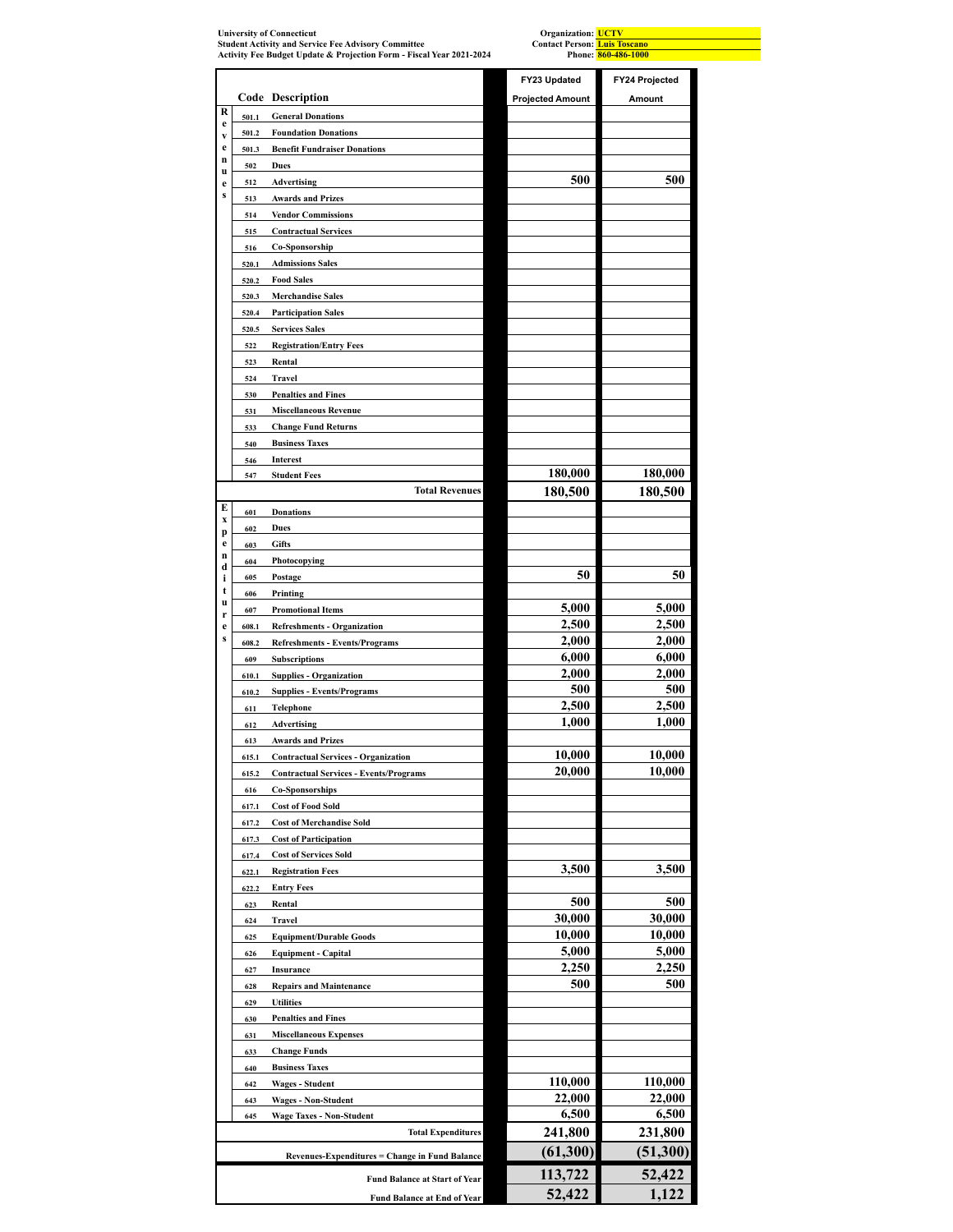

# **Weekly Board Meeting February 15, 2022 8:00 PM | SU 319**

## **Attendance**

Board of Officers:

Legend | Present: √ | Absent: X

Chief Executive Officer - Kate Cruz

✓ Chief Diversity Officer - Carlos Muñoz

Chief Financial Officer - Luis Toscano

Chief Operations Officer - Davis Peng

Chief Marketing Officer - Richard Zheng

Board of Directors:

| Legend   Present: $\checkmark$   Absent: $\checkmark$ |   |                                           |  |  |  |  |
|-------------------------------------------------------|---|-------------------------------------------|--|--|--|--|
|                                                       |   | Sports Director - Noam Watt               |  |  |  |  |
|                                                       | Х | News Director - Celia Ryan                |  |  |  |  |
|                                                       |   | Advertising Director - Amelia Overby      |  |  |  |  |
|                                                       |   | Events Director - Matthew Luxeder         |  |  |  |  |
|                                                       |   | Entertainment Director - Fabrizzio Cedeño |  |  |  |  |
|                                                       |   | Film Director - N/A                       |  |  |  |  |
|                                                       |   |                                           |  |  |  |  |

VPs:

○ Rebecca Kalapala Advisor:  $\circ$ **Staff**  $\bigcap$ General Public/Members: ○ Sarah Oxner

## **Meeting called to order at**:

- **● Public Comment (up to 10 minutes)**
	- Happy Valentine's Day!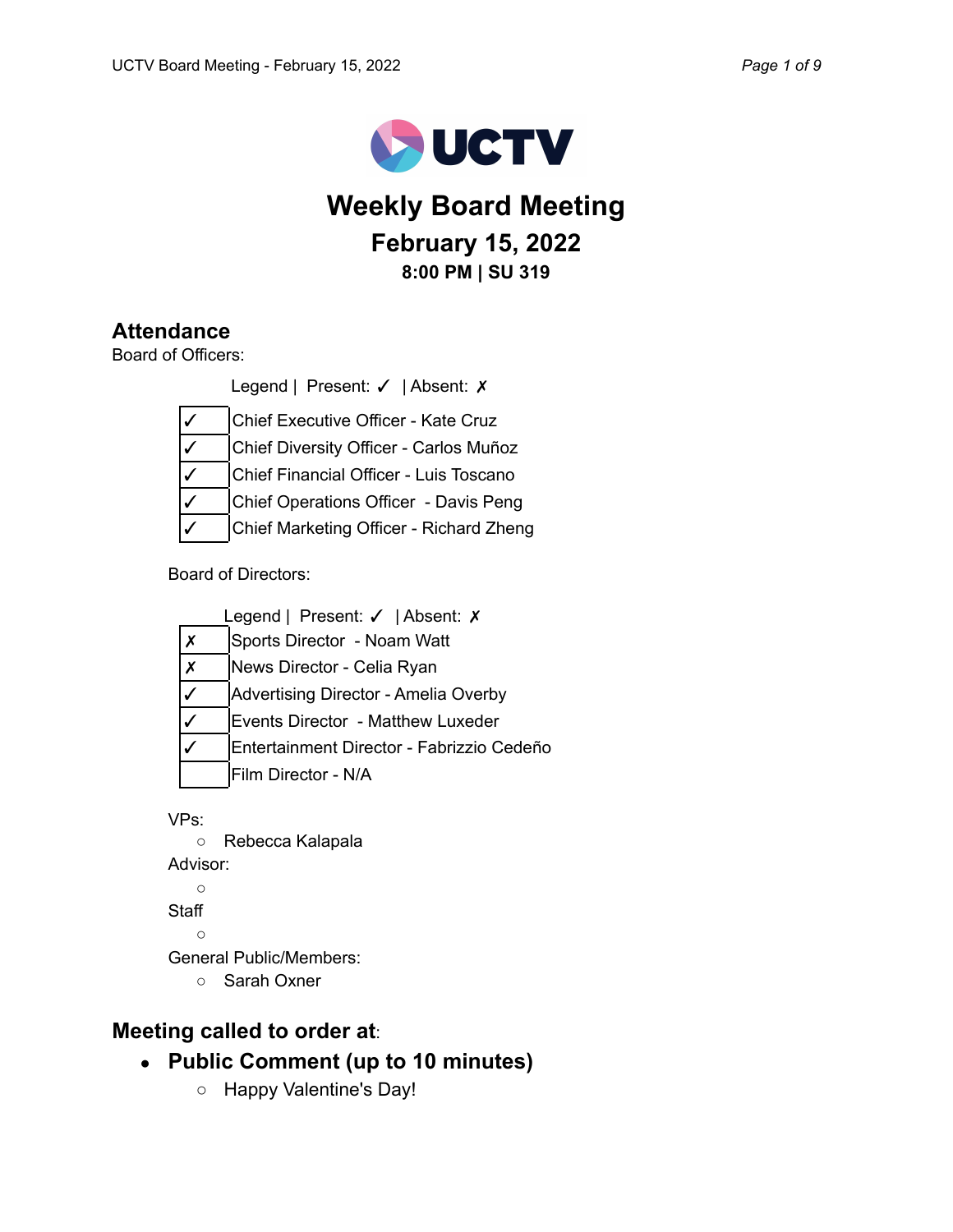○ Selena Gomez???

## ● **Approve Previous Minutes**

- **○** Motion by Kate to approve previous minutes
	- Second: Davis
	- **■** Vote:
		- For  $\left(\begin{array}{c} \bullet \\ \bullet \end{array}\right)$ : 7
		- $\bullet$  Against( $\bullet$ ):
		- $\bullet$  Abstain( $\dddot{\bullet}$ ):

## ● **Exec Reports**

- *○ Chief Executive Officer*
	- News Director replacements
	- Film Director process
	- Election process
	- SASFAC, events (i.e. banquet, uconnic)
	- Protest coverage
	- BHM coverage
	- Eastern tour
- *Chief Diversity Officer*
	- Documentary on POC's experiences on campus
	- PRLACC documentary for their 50th year anniversary
	- Started to draft contract for Encanto event
	- **■** Talked to WHUS for 10k for the event  $\mathbf{C}$
	- Hired VP of HR
- *○ Chief Financial Officer*
	- Purchase Requests:
		- All sports PRs in have been approved, all others are waiting on TSOS staff. There are a number of approved reports that I am still looking into the status of the purchases for.
	- Payroll:
		- Payroll last week went as planned, please remember to log all your hours. Reach out if you have any questions or concerns
	- Monthly Bills:
		- Working on catching up on monthly bills
	- SASFAC:
		- Spent a lot of time on SASFAC, will be presented later tonight.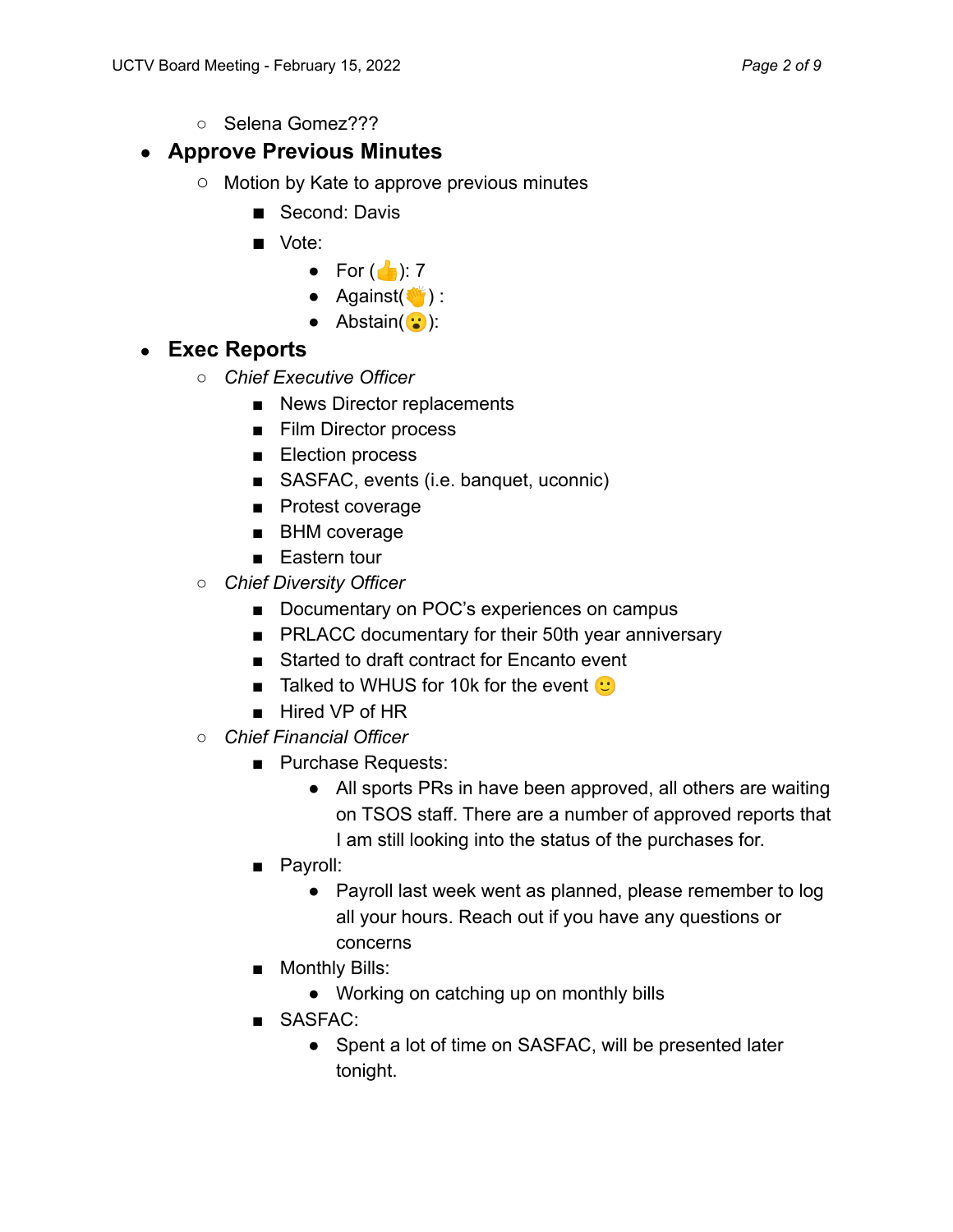- Will be working on an overall of the governing documents, please reach out if you are interested in collaborating on such a venture.
- *Chief Operations Officer*
	- Met with SU building manager
		- Need to put more outlets in the wall
		- Cannot cover the fire alarm
		- Need to find a cover for an electrical outlet
		- Can't get green curtain unless approved by the SU
			- PVC greenscreen alternative
			- Paint the wall green alternative (summer job)
	- Trainings
		- Advanced editing (Sounds, and audio workshop) Check door for details.
	- VP team all set
		- Will start retagging, and moving things around soon
		- Will start training videos soon
	- NAB Form up
	- Bay keys arent where they are.
- *Chief Marketing Officer*
	- Alumni Banquet
		- Saturday, April 9th from 5-8pm
		- Looking for quotes for venue, catering, and decoration
		- Figuring out the programming with other members of the marketing team and Rob (the founder of UCTV)
	- UCONNIC Collab (April 8th)
		- Will be meeting with Jordyn soon to plan this event
	- New collab event
		- Since we declined Brandon's event, we are looking for a different collab event to have with the Daily Campus
			- Fabrizzio: What are we looking to collaborate with them for?
			- Richard: We're looking for someone who works in the film industry and better fits into what UCTV does. Once we find someone, we'll pitch it to the Daily **Campus**
	- Releasing a studio tour/ board meet and greet on the TikTok this friday
		- Releasing a fairfield way questions TikTok the following Friday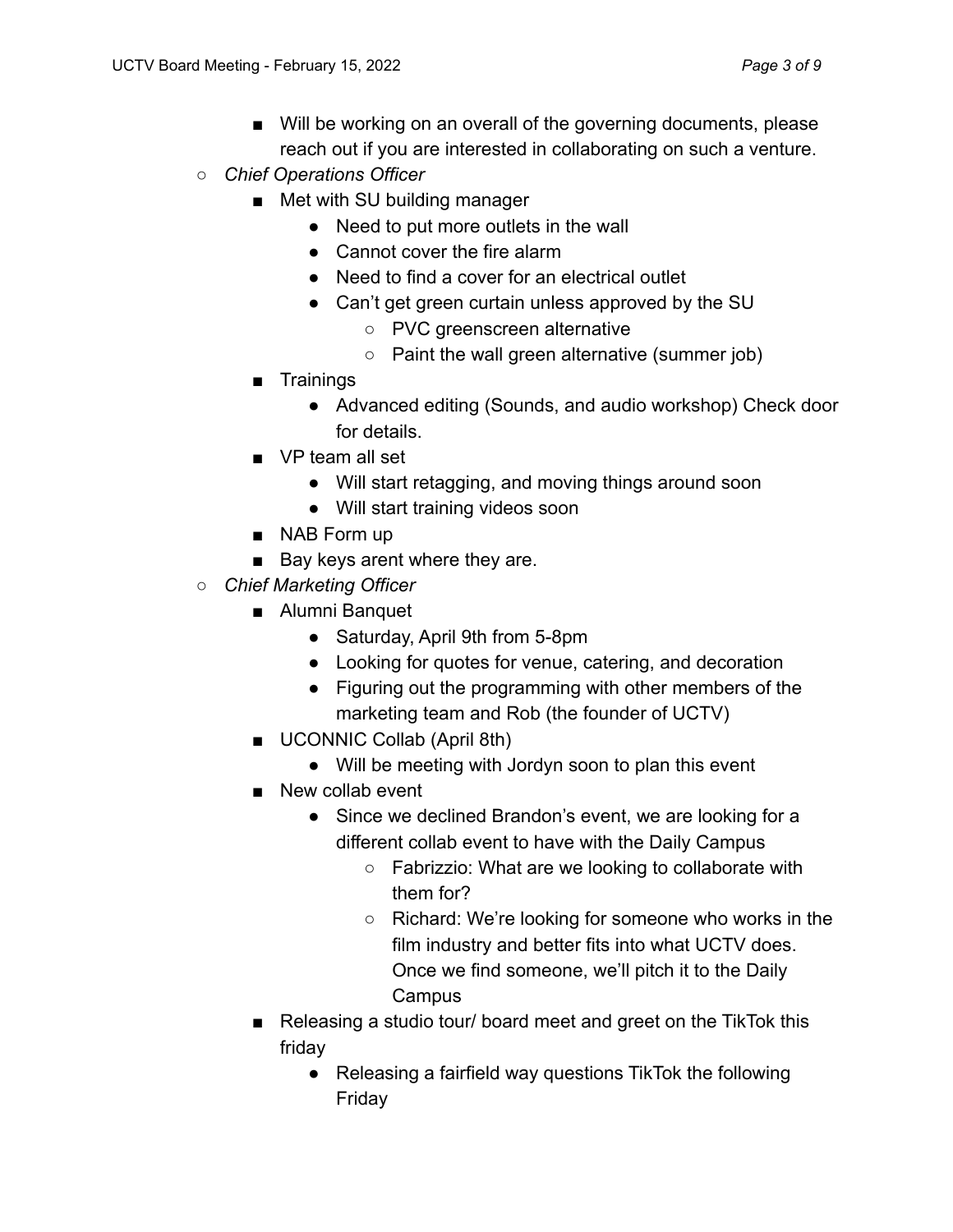## ● **Production Reports**

- *○ News*
	- Meeting Turnout:
	- Trained Members:
	- Videos (with progress & release dates)
	- Updates
- *Sports*
	- Meeting Turnout: 25, back at full capacity
	- Trained Members:
	- Videos (with progress & release dates):
		- 16 videos on youtube
	- Updates:
		- ryan panny kicked off our workshops today
		- game package coming thursday for tomorrow's game
		- travel trip to NYC was successful
- *Events*
	- Meeting Turnout: 5
	- Trained Members: 3 1/2
	- Videos (with progress & release dates): One Ton Sundae and USG released, Lunar New Year coming soon
	- Updates: Huskython?!?
- *Advertising*
	- Meeting Turnout: 20 2 new members!
	- Trained Members: all but 2
	- Videos (with progress & release dates)
		- Life's
			- SA Protest 2/7 and 2/9
				- 2/7 Protest posted
				- 2/9 Protest done by this week
			- Lunar New Year Events
				- Next week
		- Spotlights
			- UCTV Advertisement
				- By spring break
				- Starting the planning and preparation this week
			- Black at UConn
				- Interview at 12:30 on Wednesday
		- Instagram
			- Member takeovers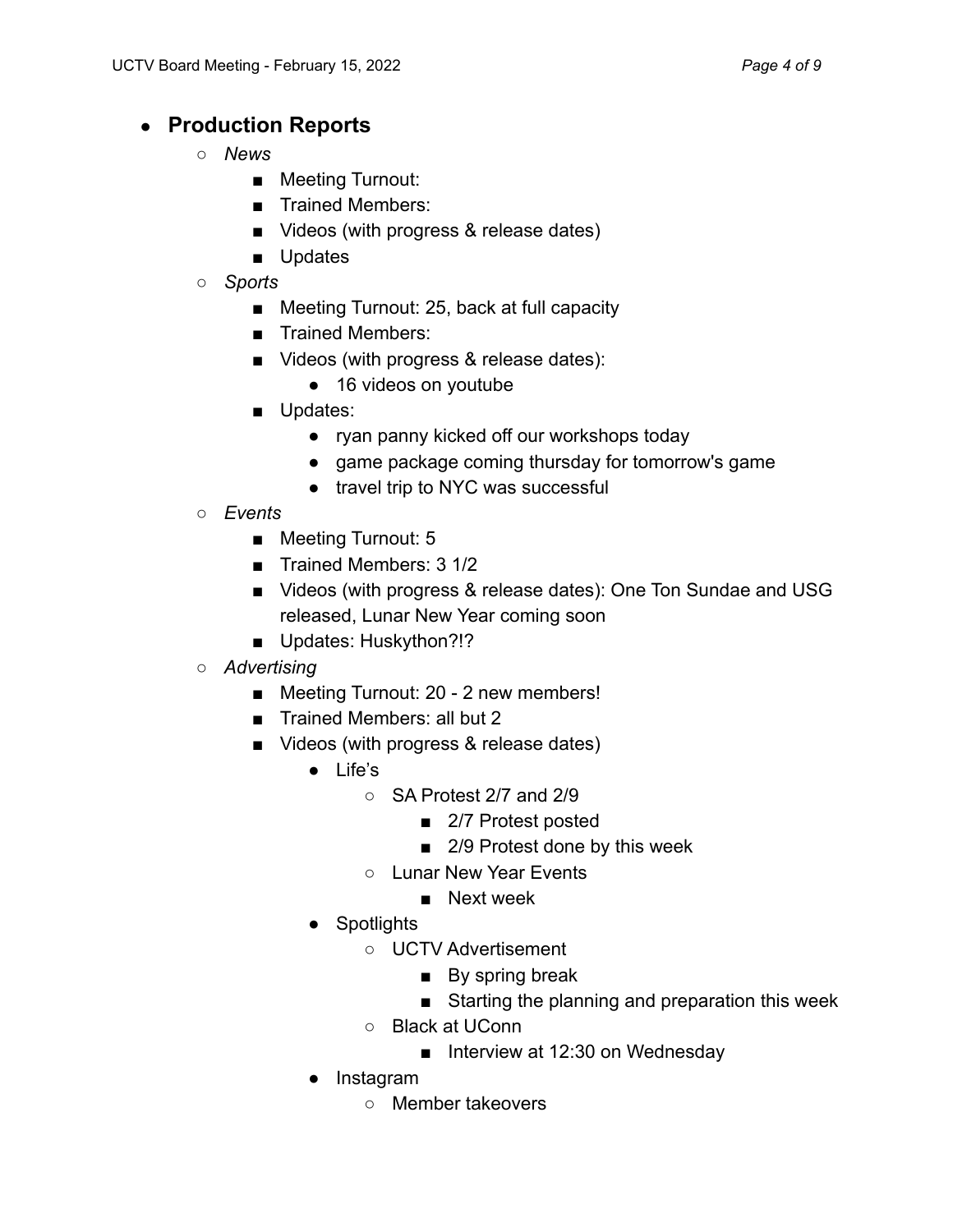- Member highlights
- Story graphics
- Graphics
	- Flier for cultural centers
		- This week
- TikTok
	- SA protest tiktok
- Updates
	- Spotlight training this Friday 12:30-3:00
	- Isaiah, Anthony, and Issac zooming into meeting next **Monday**
- *Entertainment*
	- Meeting Turnout:
	- Trained Members:
	- Videos (with progress & release dates)
	- Updates
		- Unfortunately, I had to cancel my meeting this week because my members were not able to attend. However, they are helping me with the recruiting process.
- *Film*
	- Meeting Turnout:
	- Trained Members:
	- Videos (with progress & release dates):
	- Updates
- **Motions**
	- Motion by Davis for \$2000 for painting supplies and services
		- Second: Sarah
			- Sarah's first second!
		- Discussion:
			- 200 for 2x Primer
			- 500 for paint
			- Davis: Met with the building manager, he's making it really hard for us to get a second greenscreen curtain. So our best bet would be to paint the entire wall which would cost \$700 to chip the old paint, prime, paint, etc. I'll talk to Jude for help hopefully. I want this to go smoothly so we can get rid of the old, bulky greenscreen room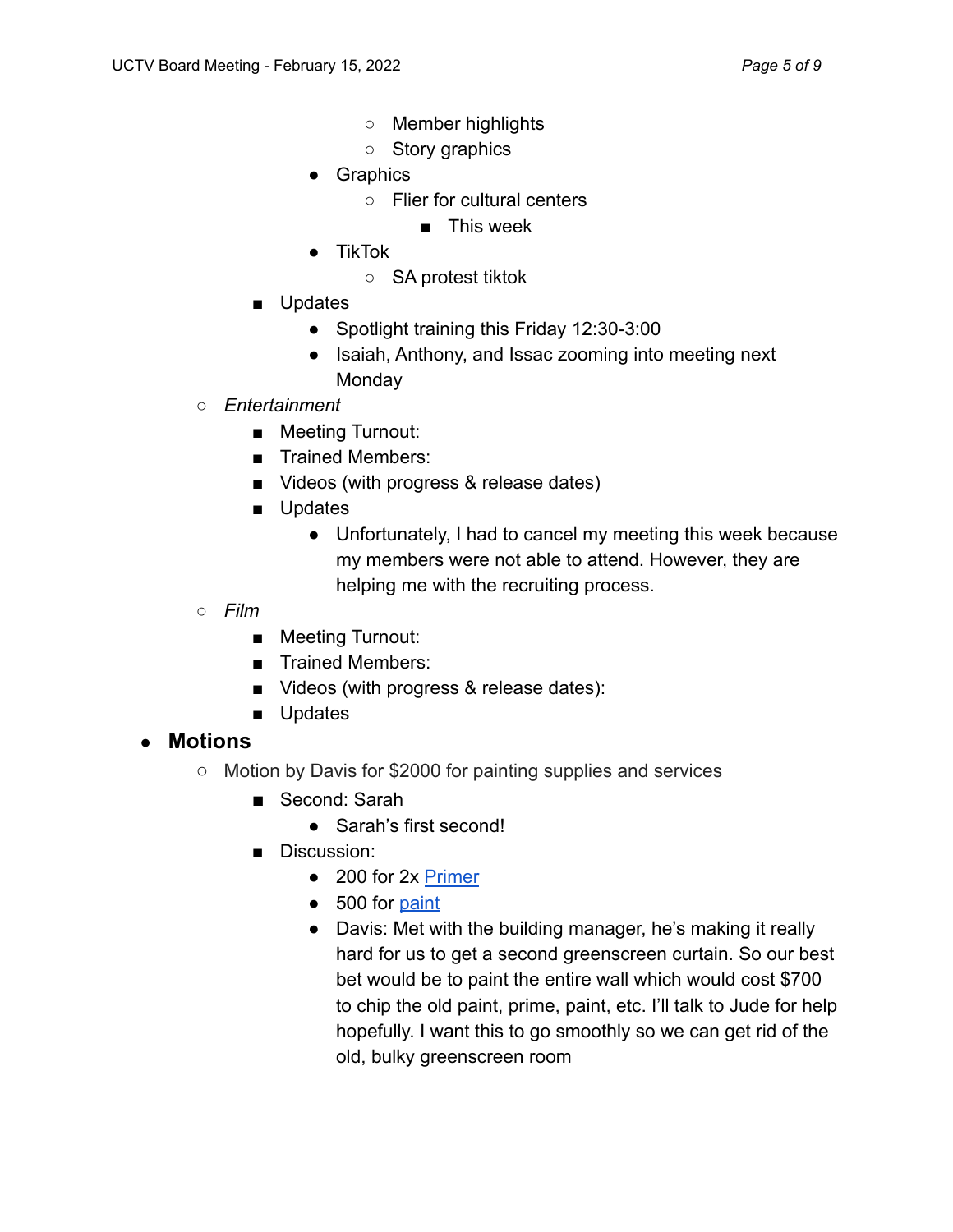- Luis: Is this to buy the paint and paint it ourselves or buy the paint and find someone else to paint
- Davis: I'm also thinking about that because it takes a long time to dry and if we had painters, they would have to leave and come back several times
- Luis: I say you alter the motion and figure out if we're hiring someone because this will be happening in the summer
- Davis: Yeah, I say we vote on it now so we have the supplies and we can talk to a painter for a quote or somebody in the union
- Vote:
	- For  $\binom{1}{2}$ : 8
	- $\bullet$  Against( $\bullet$ ):
	- Abstain $(v: )$  1
- Motion by Carlos for \$10,000 for *Encanto* event
	- Second: Amelia
	- Discussion:
		- Carlos: As we know, this has been in the works for at least 2 months. The managers have been reaching out and asking if the event is still going to happen and if we have a contract. So I told them I'm working on a contract and we're waiting for the money to be approved. I asked WHUS to collaborate with the costs. I've been told it's best to not do it in the SU theatre so I'm talking to PRLACC about Jorgensen
		- Davis: Do we have a date?
		- Carlos: March 27th
		- Luis: I thought you wanted it on a Thursday
		- Carlos: Huh
		- Luis: Thursday is the 24th
		- Carlos: That's what I sai- wait.
		- Carlos said the wrong date
		- Encanto event **March 24th**
	- Vote:
		- For  $\left(\begin{array}{c} \bullet \\ \bullet \end{array}\right)$ : 9
		- $\bullet$  Against( $\bullet$ ):
		- $\bullet$  Abstain( $\ddots$ ):
- Motion by Luis to approve of the Amended FY22 Budget
	- Second: Richard
	- Discussion: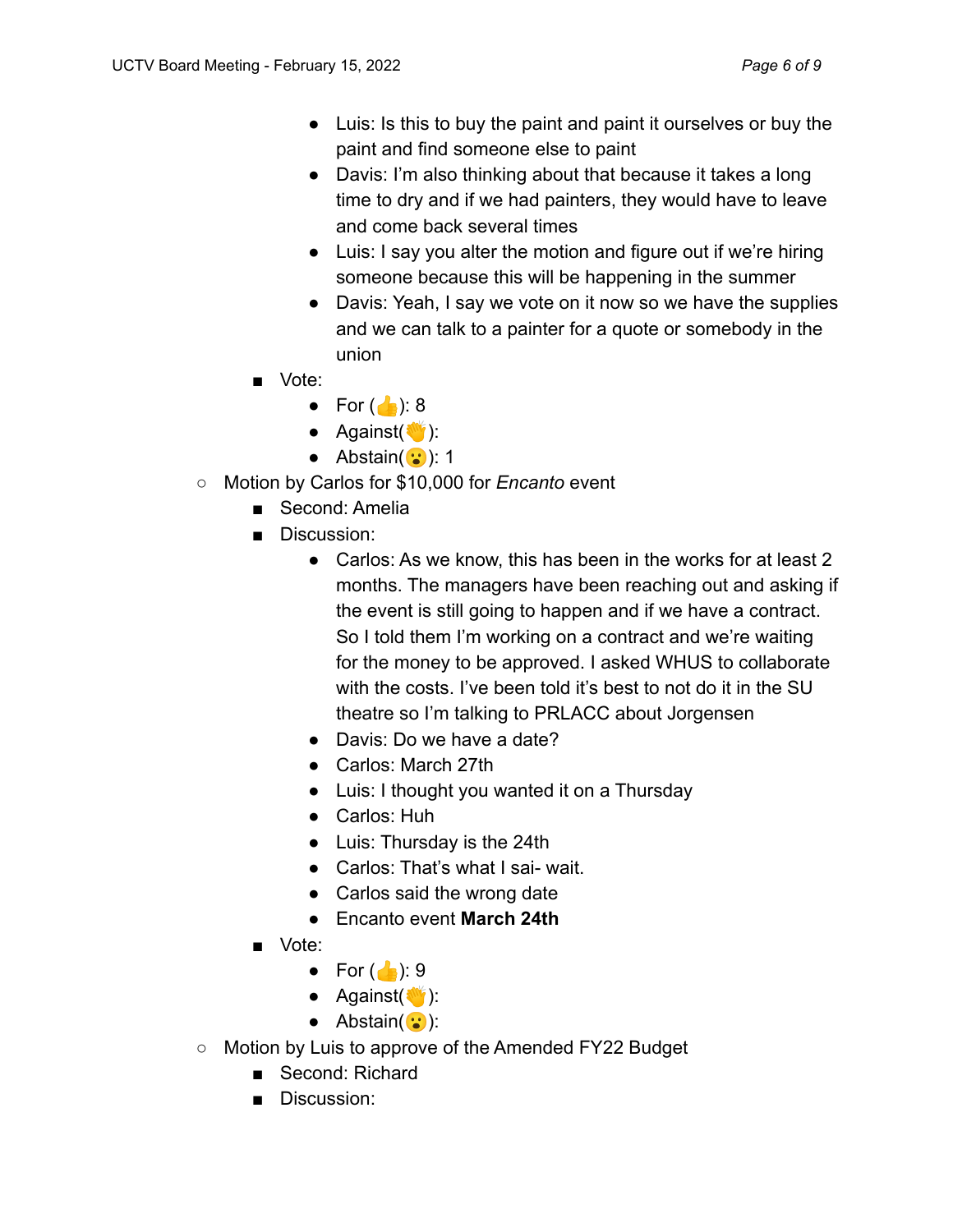- Luis: I have to amend the budget nothing major just to have an updated date. I thought motioning would be an easy way to do this and also check on our finances
- Vote:
	- For  $\binom{1}{2}$ : 9
	- $\bullet$  Against( $\bullet$ ):
	- $\bullet$  Abstain( $\cdot\cdot\cdot$ ): 0
- Motion by Luis to approve the UCTV SASFAC Packet put together by Kate and Luis
	- Second: Fabrizzio
	- Discussion:
		- Luis: SASFAC decides if we get money for the year. I'm going to talk to whoever replaces me to advocate for a fee increase
	- Vote:
		- For  $\binom{1}{2}$ : 9
		- $\bullet$  Against( $\bullet$ ):
		- $\bullet$  Abstain( $\ddots$ ):
- Motion by Kate to approve her decision to elect Sarah as Film Director
	- Second: Amelia
	- Discussion:
		-
	- Vote:
		- For  $\binom{1}{2}$ : 8
		- $\bullet$  Against( $\bullet$ ):
		- $\bullet$  Abstain( $\ddots$ ):
	- Sarah is elected Film Director at 8:49pm

## ● **Discussion**

- Interview for Film Director
	- https://vimeo.com/sarahoxner
	- https://docs.google.com/document/d/1x6H-ipEtRTx2PnnQ33Bvx5w MZw51ASyLROkvvOljA9Q/edit?usp=sharing
- NAB Form
	- **■ Deadline Friday 2/18**
	- Davis: This is an application, it's a very thorough process to see who gets approved
	- Kate: Do we wanna vote as a board?
	- Luis: Yeah, thats a good idea
	- Amelia: How many people are allowed to go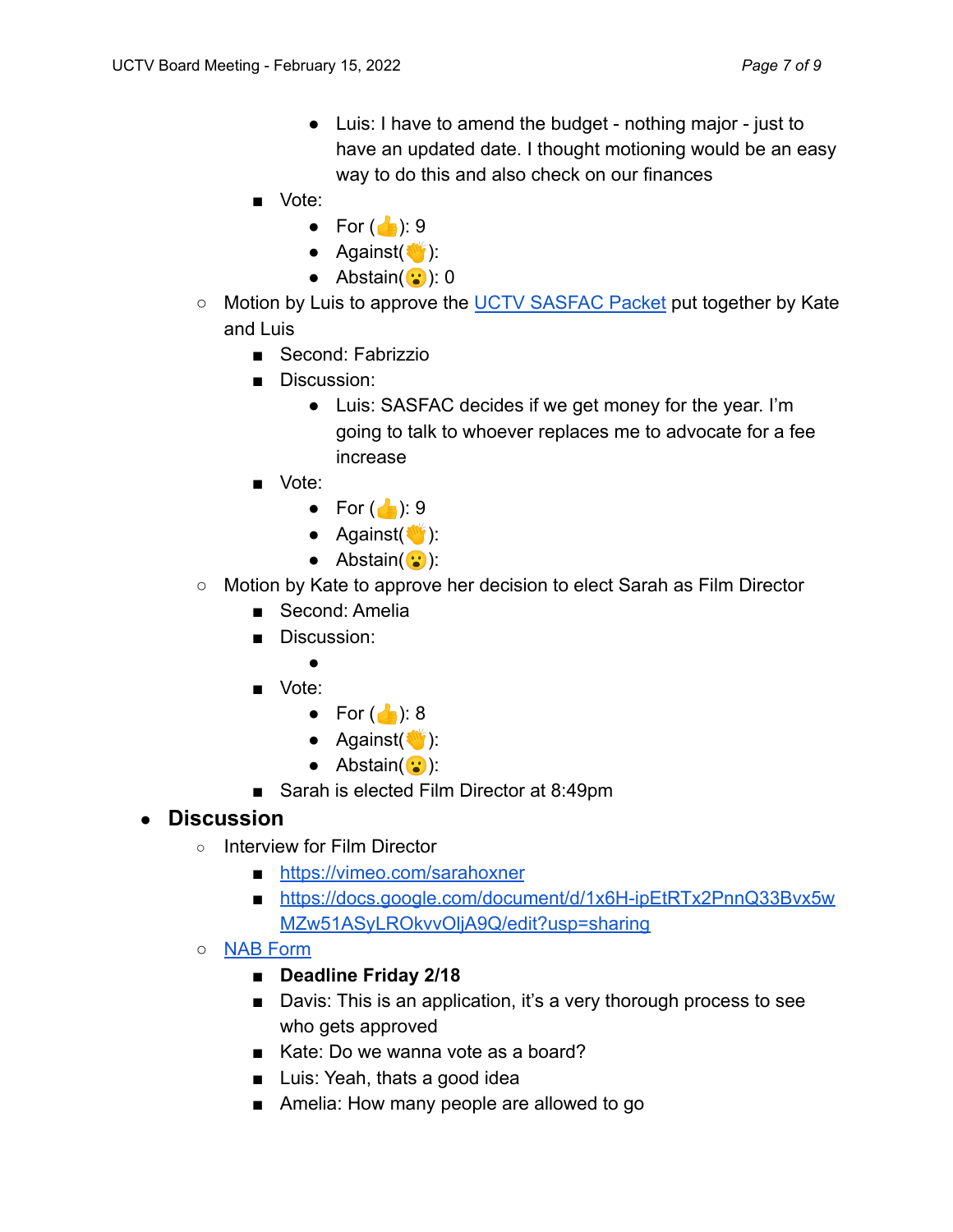- Davis: I say 6-7?
- Luis: 8 maximum, 4 minimum
- Election Timeline
	- Kate: We're going to advertise this for the whole general body, we're going to open up elections on Feb. 28th, both on Jobx and an internal application form. The applications will close on March 11th. Interviews will be from March 21st up till around April 1st. There's likely going to be a weekend meeting to deliberate. We're going to give offers by around April 4th. From the 4th - 11th, they'll have time to accept the offer.
	- Kate: Does that timeline work for everyone?
	- Everyone agrees
	- Kate: Encourage all your members to apply!
- Constitution
	- Kate: Reminder we're probably going to have a general meeting sometime this semester to update our bylaws and our code of conduct.
	- Luis: We need to update outdated rules and bylaws that contradict each other.
	- Kate: If you want to add anything to the constitution, please talk to me or Luis.
- Consider redirecting former News members to Events meetings until News is back
	- Matt: I thought a good thing to help me and keep the News members would be recommending them to come to the Events meetings - or other departments - until the meantime. Events and News are kind of related so I thought it would work. Sports and Film have a lot of members and I don't. I just want to make sure we don't have people leaving UCTV and we can redirect them somewhere until we have something for the News department
	- Amelia: Yeah and Matt was talking about how we can take stuff from Events and make news packages out of them or use footage as B-roll and stuff like that

## ● **Executive Session**

- Luis: Motion to go into executive session at 8:28pm
	- Second: Davis
	- Vote:
		- For  $\left(\begin{array}{c} \bullet \\ \bullet \end{array}\right)$ : 7